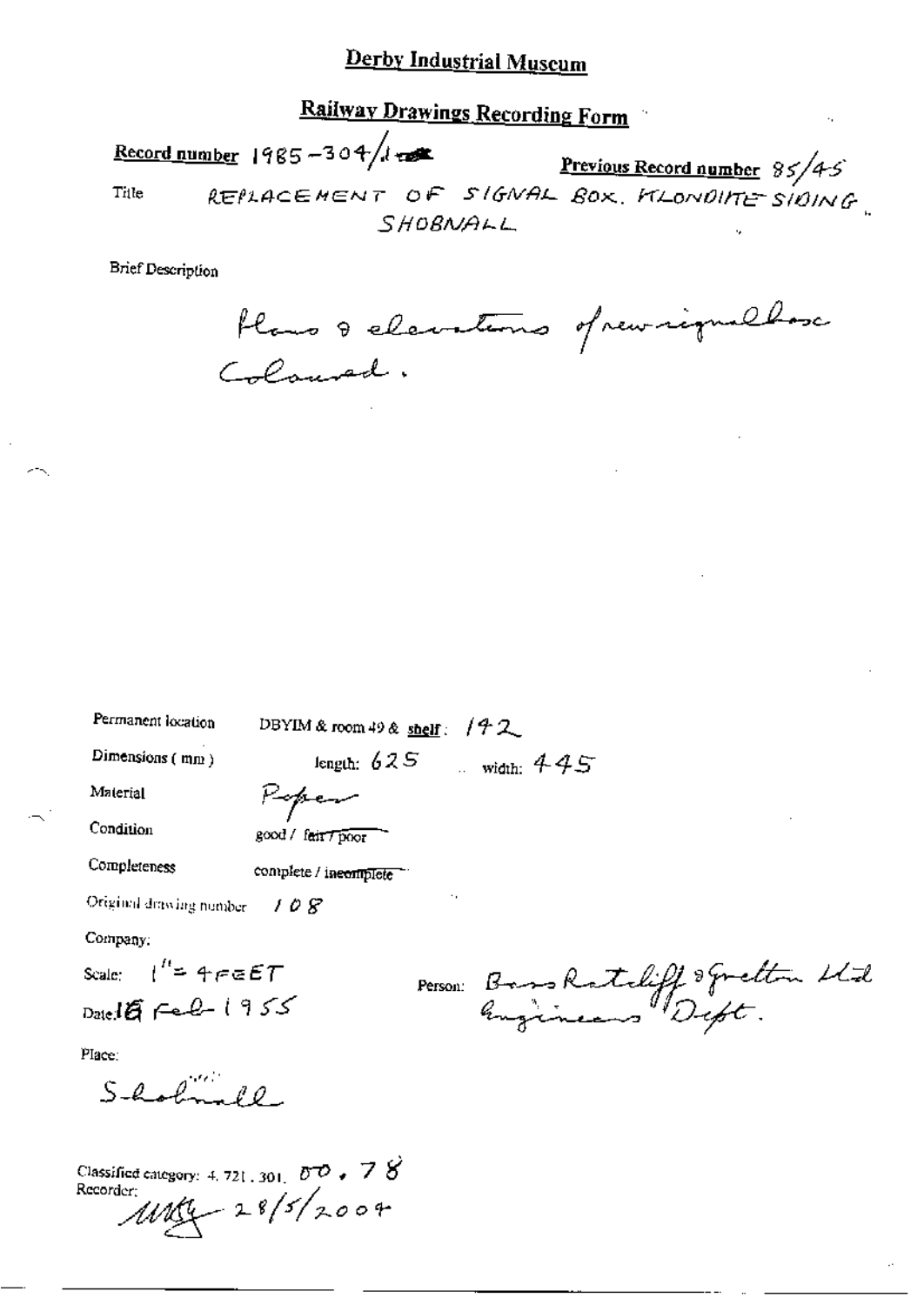Railway Drawings Recording Form

Record number  $1985 - 304$ /2 Previous Record number 85/4-5 Title REPLACEMENT OF SIGNAL BOX, KLONDIKE SIDINGS. SHOBNALL

**Brief Description** 

Ranso elevations of new rigual box.

| Dimensions (mm)<br>length: $700$<br>width: $495$<br>Tracing fabric<br>Material<br>Condition<br>good / fair / poor --<br>Completeness<br>complete / incomplete<br>Original drawing number<br>108<br>Company:<br>Scale: $1'' = 4.5557$<br>Person: Bans Ratcliff Squatton Ltd<br>Date: $7$ Feb $1955$<br>Place:<br>Shootmall | Permanent location | DBYIM & room 49 & shelf: $142$ |  |  |
|---------------------------------------------------------------------------------------------------------------------------------------------------------------------------------------------------------------------------------------------------------------------------------------------------------------------------|--------------------|--------------------------------|--|--|
|                                                                                                                                                                                                                                                                                                                           |                    |                                |  |  |
|                                                                                                                                                                                                                                                                                                                           |                    |                                |  |  |
|                                                                                                                                                                                                                                                                                                                           |                    |                                |  |  |
|                                                                                                                                                                                                                                                                                                                           |                    |                                |  |  |
|                                                                                                                                                                                                                                                                                                                           |                    |                                |  |  |
|                                                                                                                                                                                                                                                                                                                           |                    |                                |  |  |
|                                                                                                                                                                                                                                                                                                                           |                    |                                |  |  |
|                                                                                                                                                                                                                                                                                                                           |                    |                                |  |  |
|                                                                                                                                                                                                                                                                                                                           |                    |                                |  |  |
|                                                                                                                                                                                                                                                                                                                           |                    |                                |  |  |
| o <del>.</del>                                                                                                                                                                                                                                                                                                            |                    |                                |  |  |

Classified entegory: 4, 721, 301,  $\sigma \mathcal{O}$  ,  $\mathcal{O} \mathcal{S}$ Recorder:  $11455 - 28$ /s/2004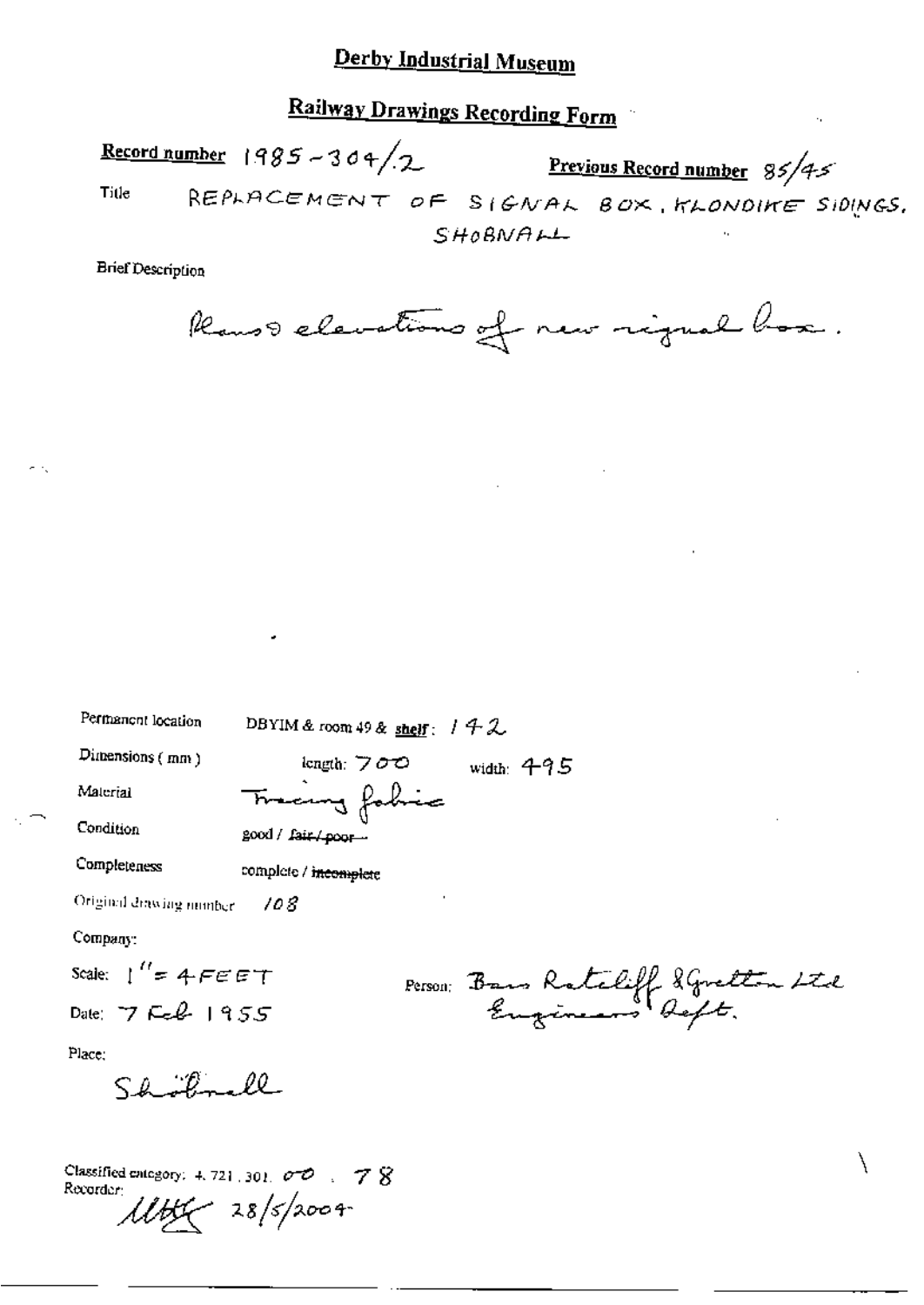## Record number 1971-384/395

 $\overline{a}$ 

 $CATTELL$ <br> $1395$ Previous Record number

Title

**Brief Description** 

Company;

Scale:  $1^{11} = 2\frac{1}{2}$  crimins

Person:

Date:

Place:

Woodorlle Jan -

 $W$ ordur $\ell\ell$ e, Recorder:

 $\mu$ y 30/8/2002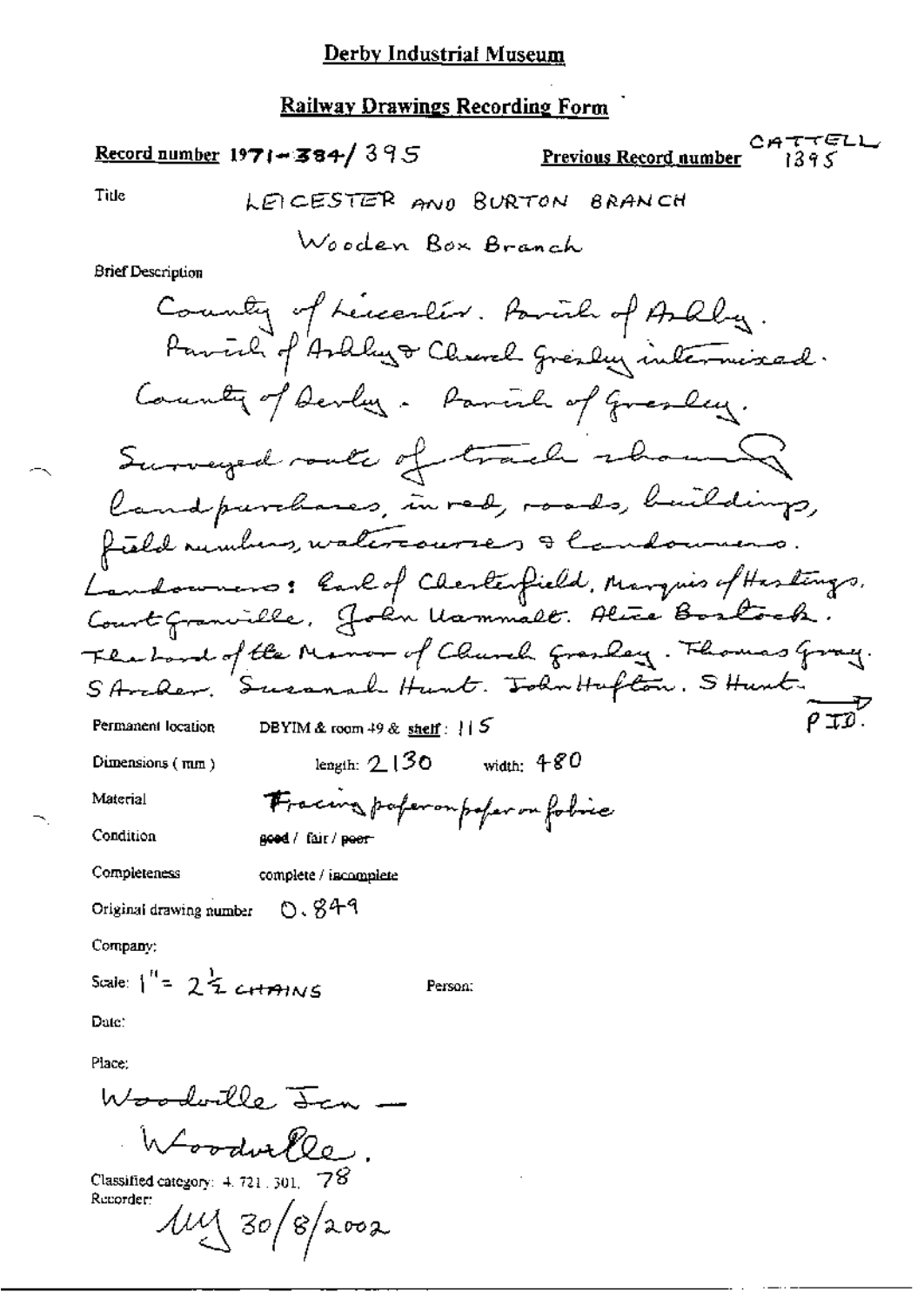### Railway Drawings Recording Form

Record number  $1971 - 384/318$ 

CATTELL Previous Record number  $1297$ 

Title

Brief Description

gradient profile of line from the lay to Grand Junction with LNWR, 41 EMP. Stations, black barts smager features whown also shown: Brethy Branch. Swadlingsle Branch. From Lecconicr and Burton Branch. Suggenete site for Water Traylo-Suring Hill. 7/6/1902

| Permanent location                                    | DBYIM & room 49 & shelf; $H +$      |              |
|-------------------------------------------------------|-------------------------------------|--------------|
| Dimensions (mm)                                       | length; $3.2.3C$                    | width: $345$ |
| Material                                              | Paperron falmée                     |              |
| Condition                                             | good / f <del>air / poor -</del>    |              |
| Completeness                                          | complete / in <del>complete -</del> | ٠            |
| Original drawing number                               |                                     |              |
| Company:                                              |                                     |              |
| Scale: $\frac{H^c R(T)}{V^c R(T)}$ $H^c = 406$ drains | Person:                             |              |

ುಯೂರು<br>| VERT: <sub>|</sub> // ಕ್ಕ*ರ್ PEET* 

 $Due:$ 

Place.

<del>ferlig - Beimingham</del><br>Brechy Branch Sundline. Et Branck. Classified category: 4, 721, 301, 205A, 778, 78 Recurder:  $444/3/2002$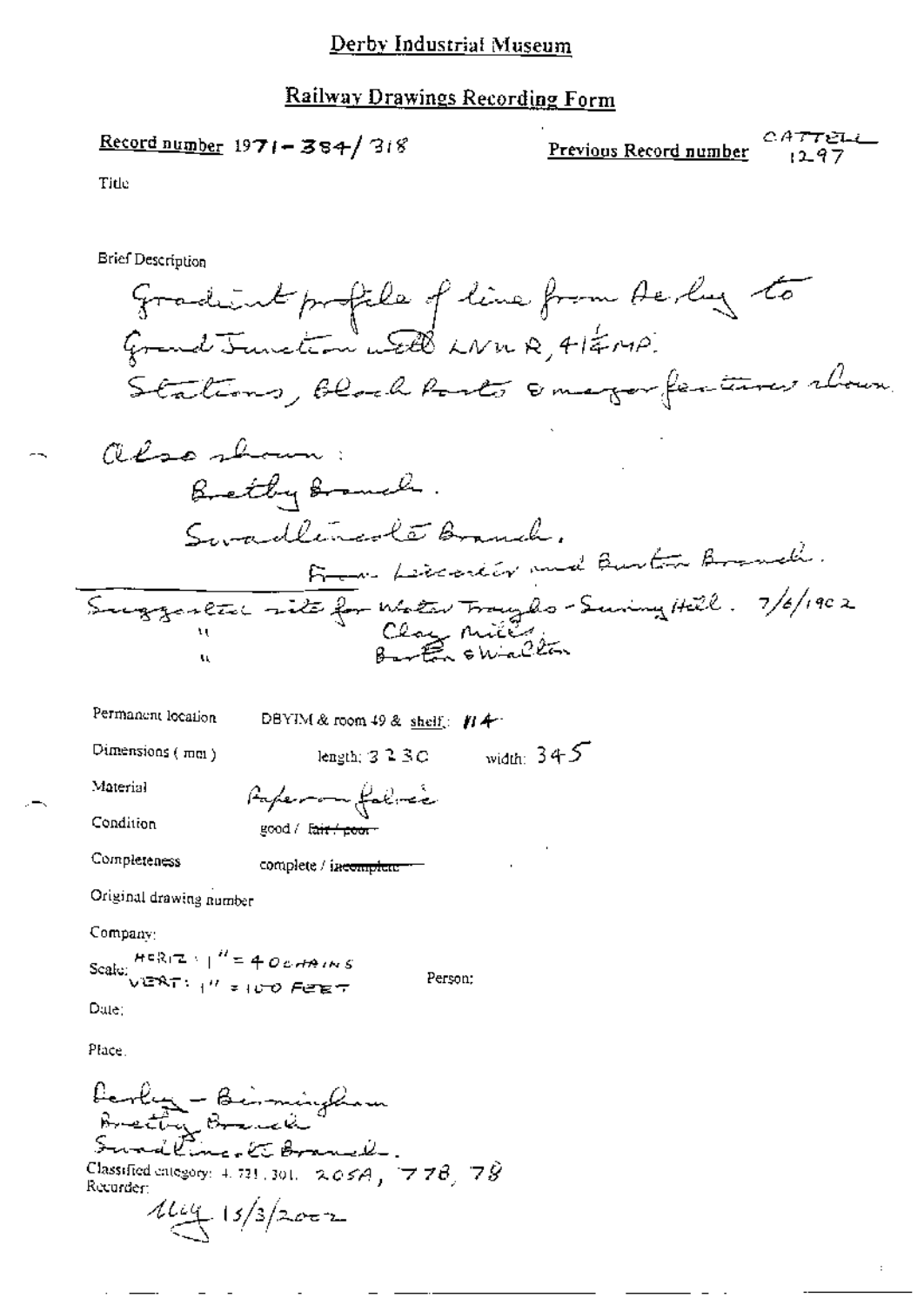### **Railway Drawings Recording Form**

Record number 1997-5/1177.1

Previous Record number

Title

ومسرر

MIDLAND RAILWAY SWADLINCOTE & WOODVILLE AND BRANCHES LAND PLAN

**Brief Description** 

Cover page with details of Acts,

| Permanent location      | DBYIM & room #8 $\frac{33}{\text{shelf}}$ : 560.7 |                                        |
|-------------------------|---------------------------------------------------|----------------------------------------|
| Dimensions $(mn)$       | length: $8/5$                                     | width: $535$                           |
| Material                | toper                                             |                                        |
| Condition               | good / <i>Falter</i> poor -                       |                                        |
| Completeness            | complete / incomplete                             |                                        |
| Original drawing number |                                                   |                                        |
| Company: MR             |                                                   |                                        |
| Scale:                  |                                                   |                                        |
| Date: $1904$            |                                                   | Person: PJ the Callerm<br>Estate Azent |
| Place:                  |                                                   | <i>Devly</i>                           |
|                         |                                                   |                                        |
|                         |                                                   |                                        |

Classified category:  $4.721$ ,  $301$ ,  $-78$ Recorder:  $\mu$ the  $7/2/2001$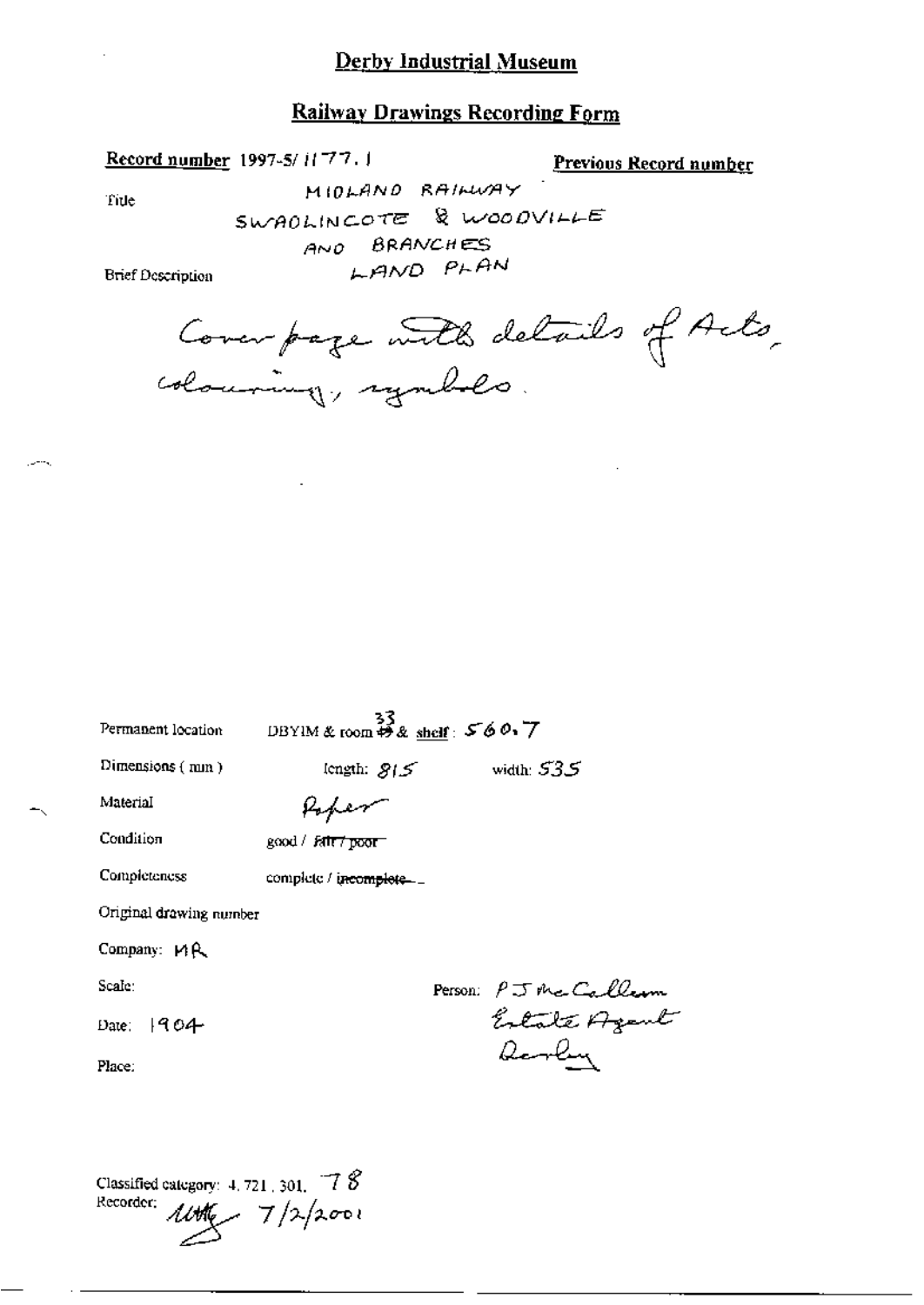Record number 1997-5/1177, 2. **Previous Record number** COUNTY OF DERRY Title

**Brief Description** 

Recorder 11th 12/2001

Plan of route showing tracks, buildings, hidges, roads, watercourses & landowners. Parish of Stapenhell. Parish of Church Gresley.<br>Formanly Parish of Greeky. Landounero: John Hopkins. William Blake James Hanson. Tunction off Burton / Leveler router. 33<br>DBYIM & room 49 & shelf :  $560.7$ Permanent location length:  $8/5$  width:  $535$ Dimensions (mm) Paper Material  $2000$   $\sqrt{6}$ Condition Completeness complete / incomplete Original drawing number SQ ast Company:  $MR$ Scale:  $1'' = 2 \text{CHAINS}$ Person: Date:  $1904$ Place: 0 M  $-$  柔M Swordlingste Iunites S.R Classified category:  $4.721$ ,  $301$ ,  $78$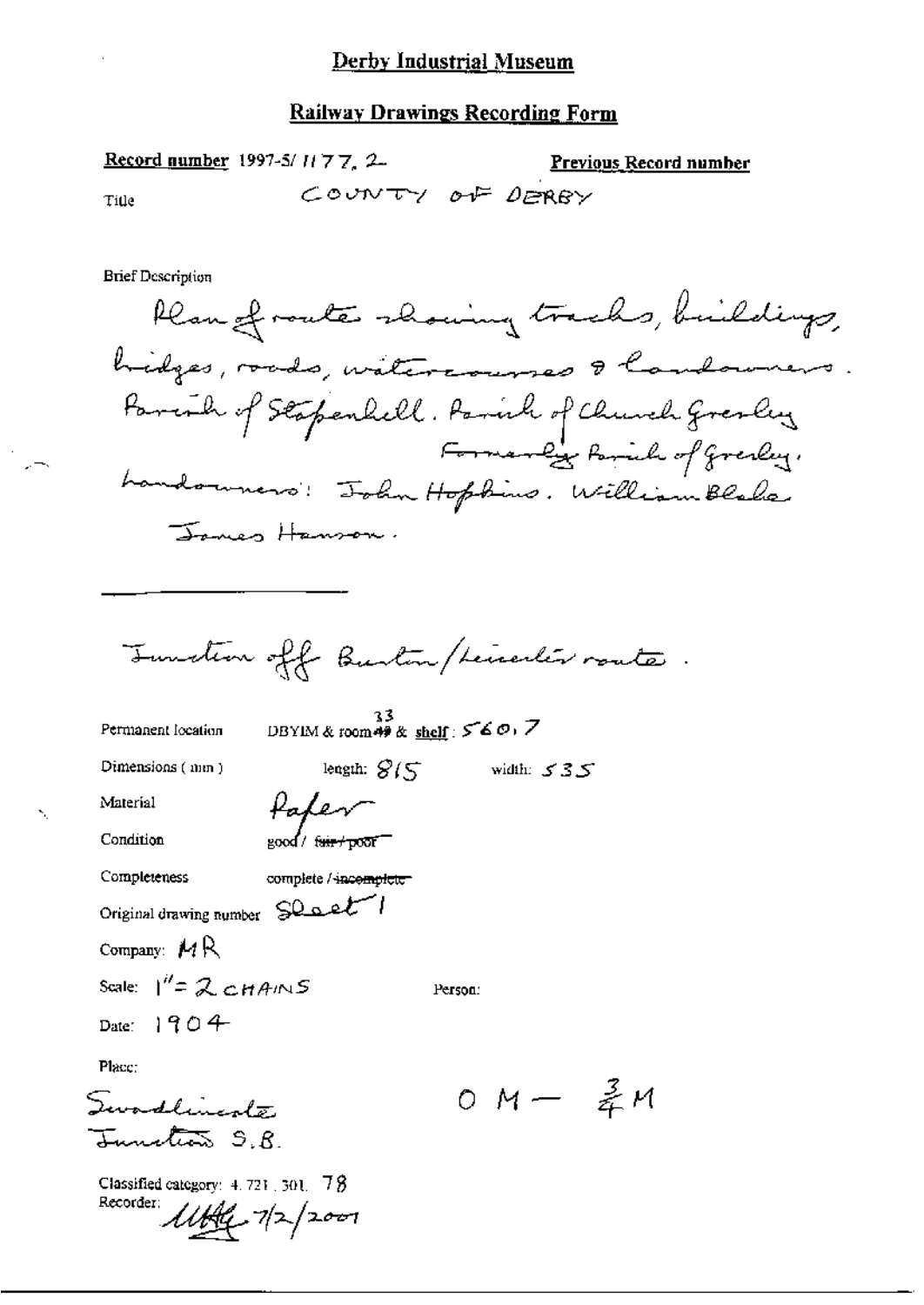## Railway Drawings Recording Form

Record number 1997-5/1177, 3

Previous Record number

Tide

**Brief Description** 

Plan of route showing tracks, buildings, hidges, roads, witcocourses & landowners Parinh of Stopenhill, Parish of Church Gresley Formerly Ranish of Gresley. Landowners: William Blake, James Hanson, Francis Resco. Samuel Strelton. Land Treignmouth. Robert W Beard. Elig MBrooks, Straly PWolfenstan. Cadley HillColling branch to StantonColling, Isolation Framework to Critical yard. Permanent location Dimensions  $(mn)$ length:  $\mathcal{G}_{\ell}$ width:  $535$ Material Paper  $\log$   $\frac{1}{2}$   $\frac{1}{2}$   $\frac{1}{2}$   $\frac{1}{2}$   $\frac{1}{2}$   $\frac{1}{2}$   $\frac{1}{2}$   $\frac{1}{2}$   $\frac{1}{2}$   $\frac{1}{2}$   $\frac{1}{2}$   $\frac{1}{2}$   $\frac{1}{2}$   $\frac{1}{2}$   $\frac{1}{2}$   $\frac{1}{2}$   $\frac{1}{2}$   $\frac{1}{2}$   $\frac{1}{2}$   $\frac{1}{2}$   $\frac{1}{2}$   $\frac{1}{$ Condition Completeness complete / incomplete-Original drawing number Shoet<sup>7</sup>2 Company:  $MR$ Scale:  $I^{\prime\prime}$ = 2 cHAINS Person: Date:  $1904$ Place:  $\frac{2}{3}M - \frac{1}{2}M$ Codley Hill

Classified category: 4, 721, 301, 7 3 Recorder:  $1144 - 712/2001$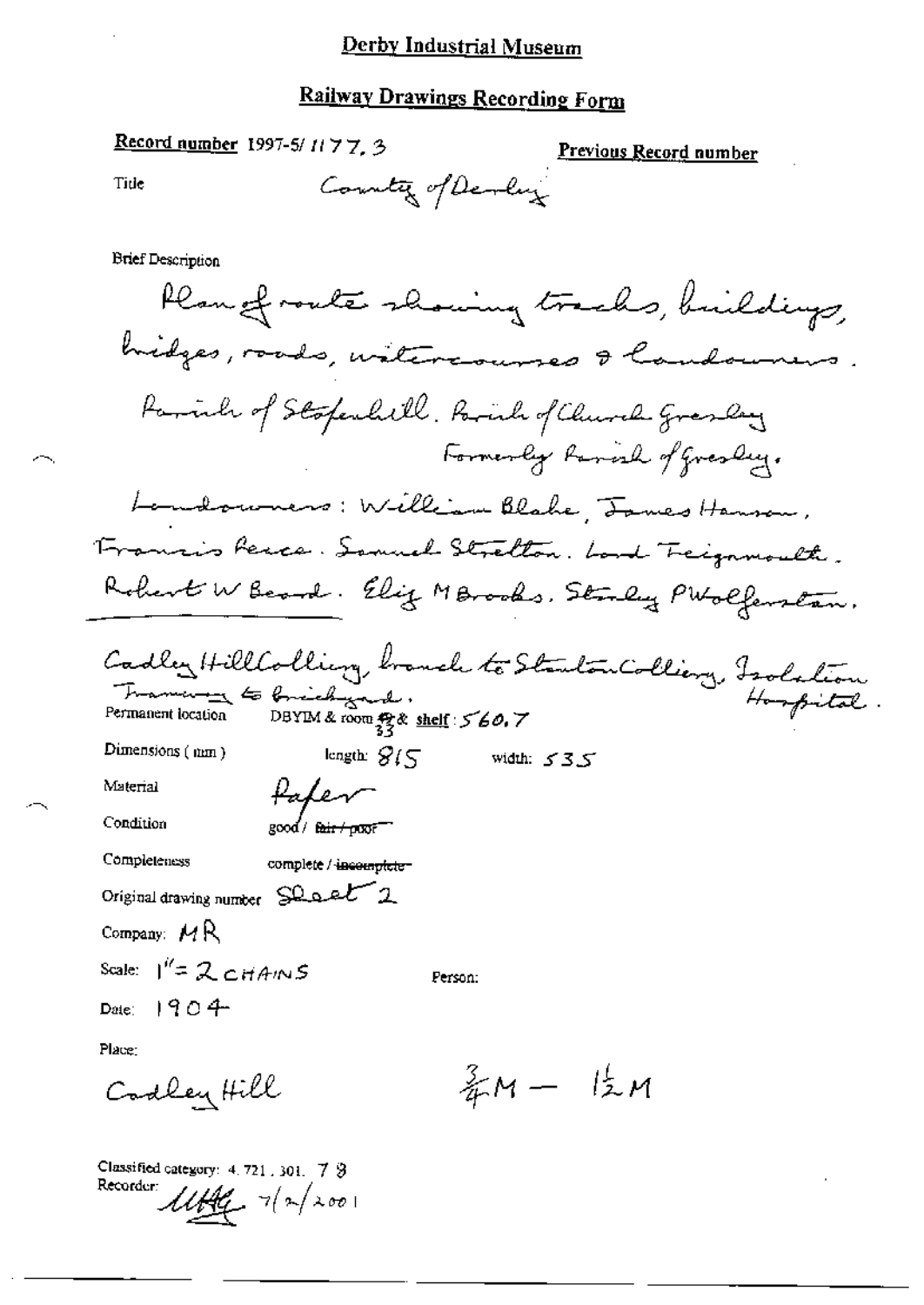Tide

Previous Record number

COUNTY OF DERBY

**Brief Description** 

Record number 1997-5/11774

Plan of route showing tracks, buildings, hidges, roads, watercourses & landowners. Farink of Stopenhill, Farink of Swadlineste Formerly Parish of Goverly, Partile of Church Grandey Formerly Partile of Grandey. Landonnias: William RFoster. E Cracroft. Stanley Ripe Wolferston. Samuel Buchmall. Samuel Ratcliffe.

Bridge and, Hipe Warles, Cadley Aill Old Colliery

Permanent location

DBYIM & room  $\overset{37}{\bullet}$  & shelf:  $\overset{56}{\circ}$  60.7

Person:

length:  $\mathcal{G}/\subset$ 

Palen

2000/ fair/000F

complete / incomplete -

Dimensions  $(mn)$ 

Material

Condition

Completeness

Original drawing number SQ of 3

Company:  $M R$ 

Scale:  $1'' = 2cHAMS$ 

Date:  $1904$ 

Place:

Hall & Boardmans Sidings

Classified category:  $4.721$ ,  $301$ ,  $78$ Recorder: 11AG 7/2/2001

 $l^{\frac{1}{2}}M - 24M$ 

width:  $535$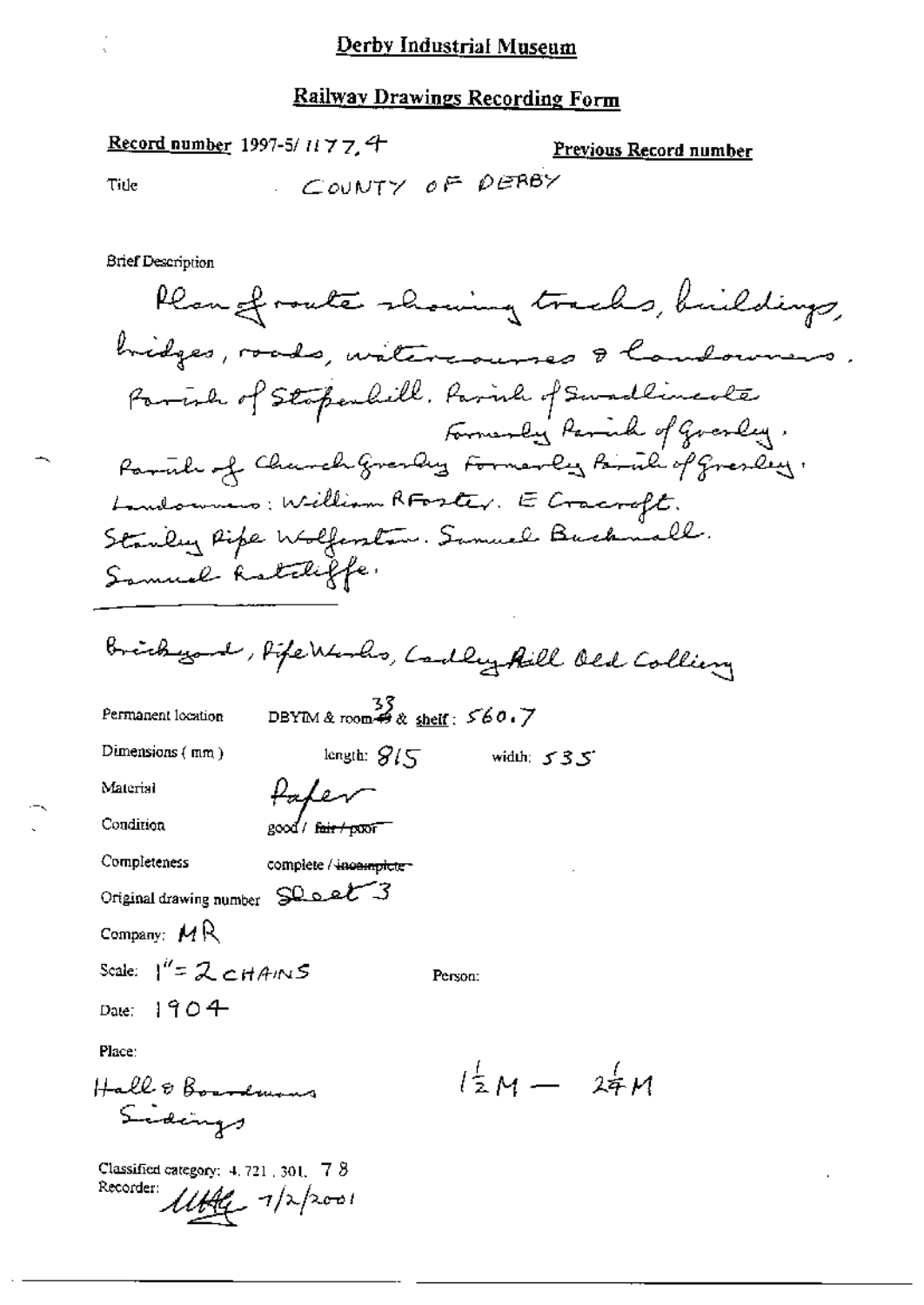### Railway Drawings Recording Form

Record number 1997-5/ $1177.5$ Previous Record number COUNTY OF DERBY Tille

**Brief Description** 

Plan of route showing tracks, buildings, bidges, roods, watercourses & landowners. Parial of Sevadlincole Formerly Parial of Gresley. <del>landomen's</del>: Samuel Ratcliffe, Samuel Bucknall. Was Burknall, Flower Burknall. Floo FSalt, Mrs Cracroft. Mins Cartemizate. Arthur Saline. SHant. Court granville. Sanah Carlinights, Mary Carlinight, R Clouses. Thas Wragg. Granville Colliany Co LED. Station avec Burton/Adly Light Rly Depot.<br>Newhall Fields Colliang.<br>Permanent location DBYIM&room # & shelf: 560.7 length:  $8/5$  width:  $535$ Dimensions  $(mn)$ Paper Material  $\int$  good / fair / poxer Condition Completeness complete / incomplete-Original drawing number SQ oet 4 Company,  $MR$ Scale:  $1^H = 2CHANS$ Person: Date:  $1904$ Place:  $244 - 31$ 

Swadlingste Station

Classified category:  $4.721$ , 301,  $7\beta$ Recorder:  $1144 - 7|2|2001$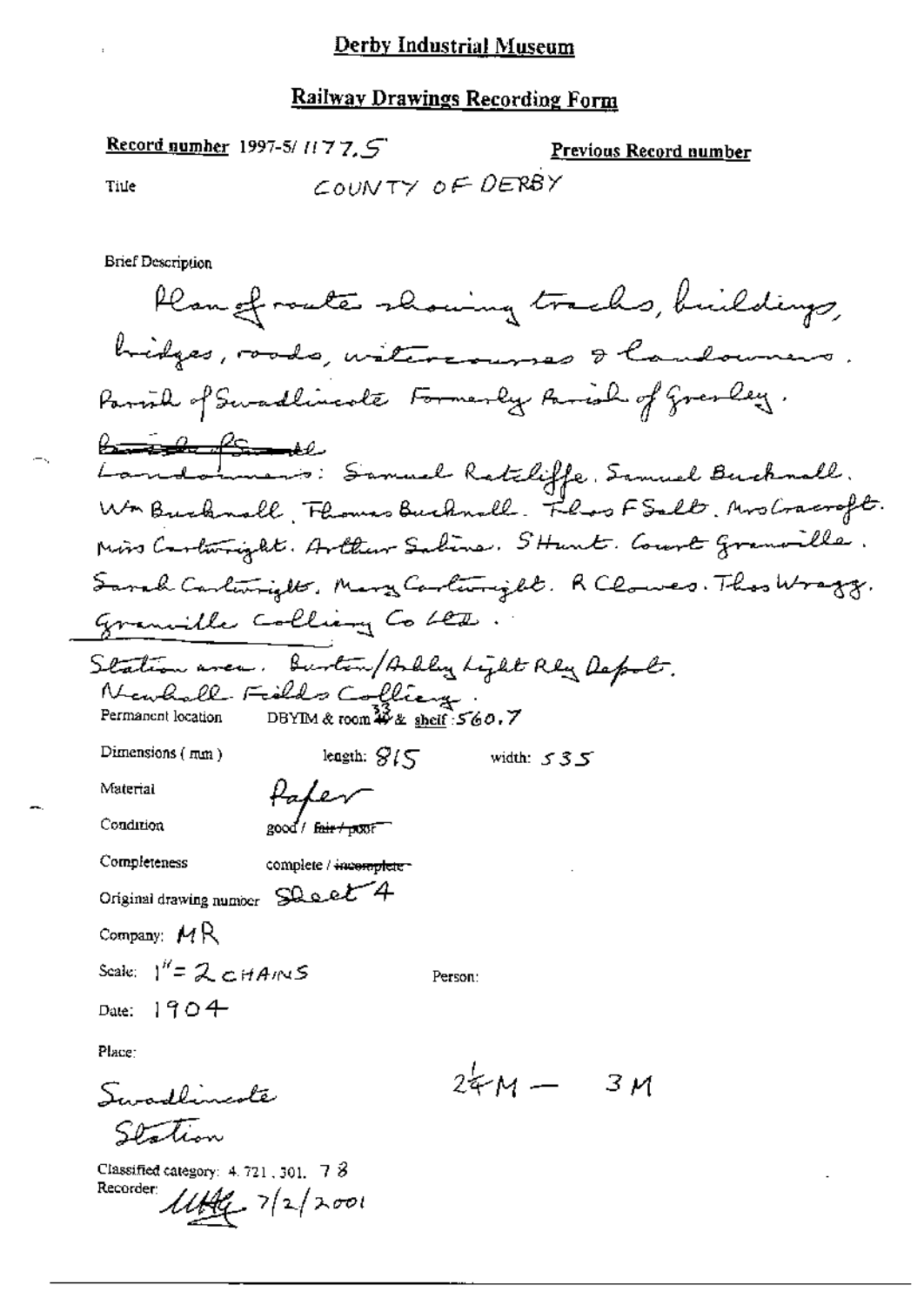## Record number 1997-5/1177, 6

Previous Record number

Title

$$
\mathcal{L}\text{conv}\tau\forall\quad\sigma\mathsf{F}\quad\mathsf{D}\mathsf{C}\mathsf{R}\mathsf{B}\mathsf{Y}
$$

ŀ.

**Brief Description** 

| Permanent location                                     | 33<br>DBYIM & room \$9 & shelf: 560,7 |         |               |  |
|--------------------------------------------------------|---------------------------------------|---------|---------------|--|
| Dimensions $(\text{mm})$                               | length: $S/\sqrt{2}$                  |         | ستان width: ک |  |
| Material                                               |                                       |         |               |  |
| Condition                                              | fair + poor<br>good /                 |         |               |  |
| Completeness                                           | complete / +ncomplete -               |         |               |  |
| Original drawing number Shoet 5                        |                                       |         |               |  |
| Company: $MR$                                          |                                       |         |               |  |
| Scale: $1'' = 2c + 4m5$                                |                                       | Person: |               |  |
| Date: $1904$                                           |                                       |         |               |  |
| Place:                                                 |                                       |         |               |  |
|                                                        |                                       |         | $3 M - 34 M$  |  |
|                                                        |                                       |         |               |  |
| Classified category: $4.721$ , 301, $7.8$<br>Recorder: | 44.7/2001                             |         |               |  |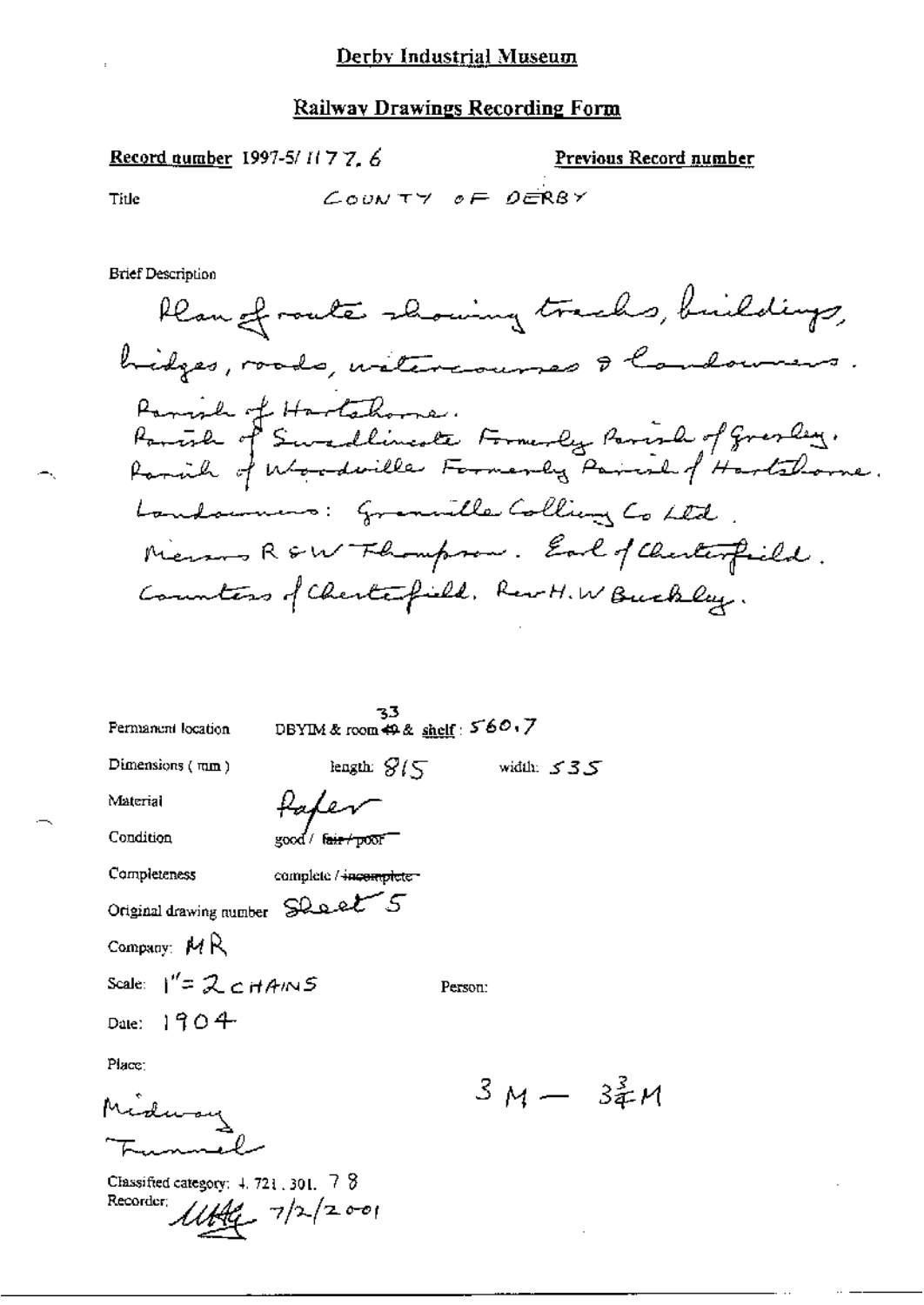Record number 1997-5/11 77, 7

Previous Record number

Title

Counting of David  $\sim$ OUNTY OF DERBY

**Brief Description** 

Plangfronte showing tracks, buildings, hidges, roads, watercourses & Caudowners Parish of Hartshome. Parish of Woodville. Woodwille Four formerly parishes of Hostalane I. Landowners: Rev HW Backley, Thas Flampson. Samuel Buckwall, Brant Buchwell & Co Ltd. Edwin Thompson. Joseph Smith. Theo Aldridge. Samuel Homison, Geo Smith, Boothorpe Breich & File Station area, Woodwille Funnel. DBYIM & room  $\frac{33}{46}$  shelf : 560.7 Permanent location length:  $\mathcal{G}(\mathcal{F})$ width:  $\leq$  3.5 Dimensions (mm) fater Material 2000/ k<del>air/poor</del> Condition Completeness complete / incomplete Original drawing number SQ oct Company: MR Scale:  $1^{\prime\prime} = 2cHAMS$ Person: Date:  $1904$ Place:  $3\frac{3}{4}M - 4\frac{1}{2}M$ Woodville

Classified category: 4, 721, 301,  $-7\sqrt{8}$ Recorder  $1149 - 712/2001$ 

بهدارهم تيكر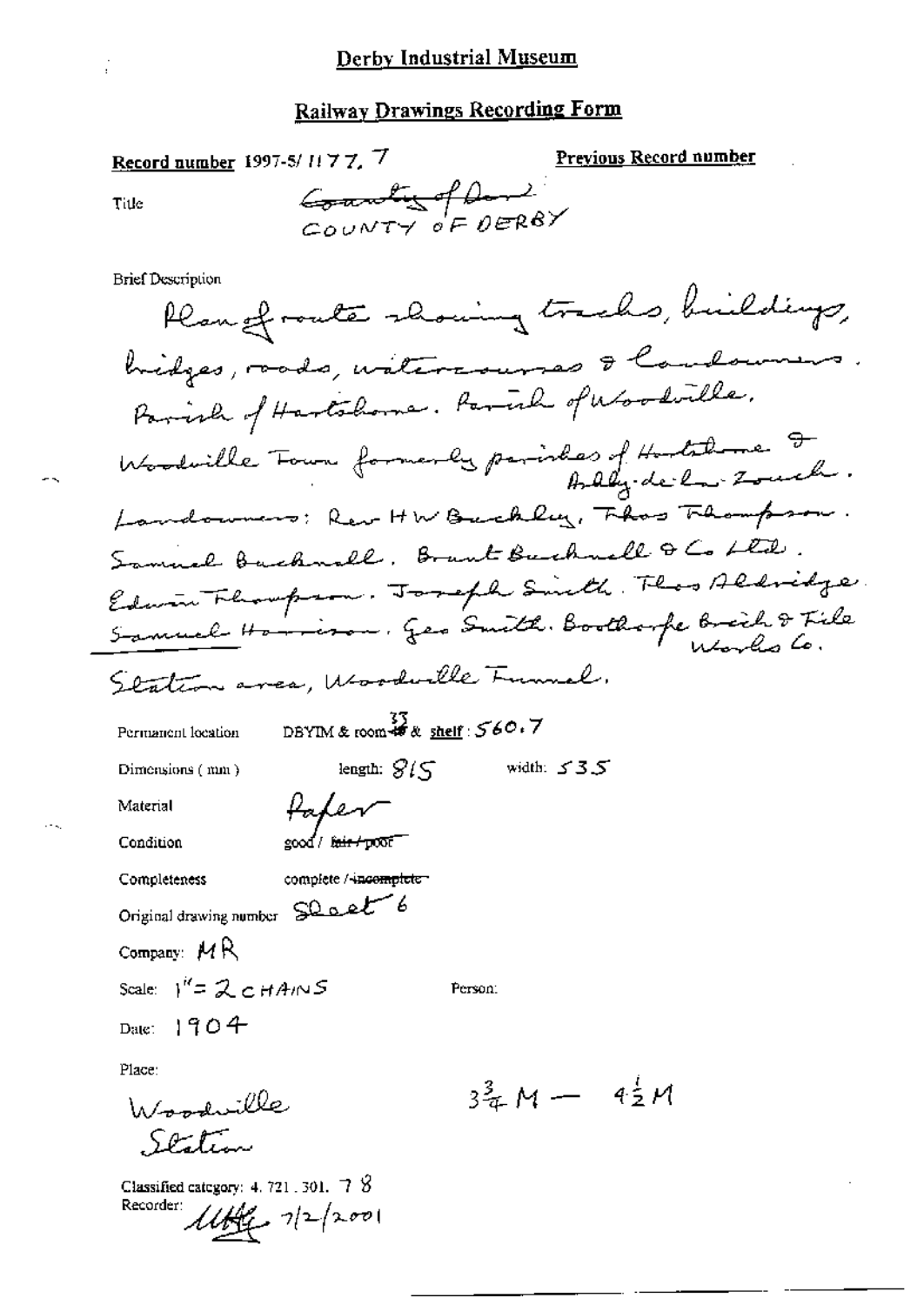Record number 1997-5/ $1177.$ COUNTY OF LEACESTER

Previous Record number

Title

COUNTY OF DERBY

**Brief Description** 

Rean of route showing tracks, buildings, bridges, roads, watercourses & landowners. Ramish of Blackfordly. Parish of Arkly Woulds. Parish of Wonderlle Formerly Parish of Arbly dela Zourk. Landowners: Boothoope Brich & Tile Co.<br>Rev. WPPerry & WFR Parry. Nassos Knowles & Trugby. The Allian Clay Co Ltd. Baron Donnington. William Donny S Co Let. THA Leock. John Chopman. There Bende & Wife. Boothoope Societary Repertorles. Albiombarbo. Woodwith DBYIM & room  $\frac{73}{47}$ & shelf: 560.7 Permanent location length:  $\mathcal{G}(\mathcal{F})$ width:  $535$ Dimensions (mm) Paper Material good / fair+poor Condition complete / incomplete Completeness Original drawing number SQset 7 Company:  $MR$ Scale:  $1'' = 2cHAMS$ Person: Date:  $1904$ Place:  $4^{1}_{2}M - 5^{1}_{4}M$ 

Boothouse

Classified category:  $4.721.301.7$   $\beta$ Recorder:  $1146 - 7/2/200$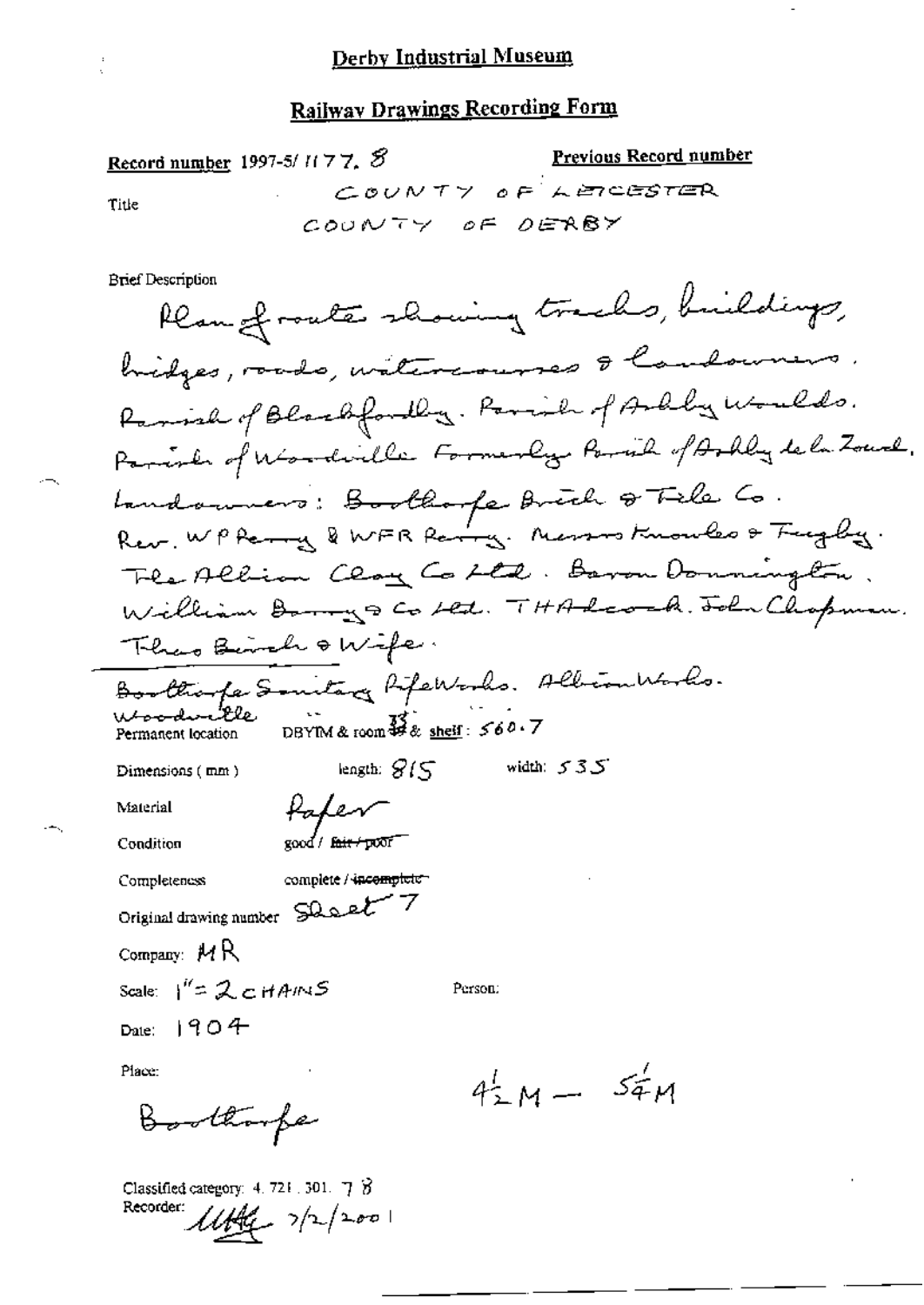Previous Record number Record number 1997-5/1177, 9 COUNTY OF LEIGESTER. Title OF DERBY COUNTY

**Brief Description** 

Plan of route showing tracks, buildings, bridges, roads, watercourses 3 hours de 2 mil. Landswers: Flomas Birch & historife, Hannah Copestick. Baron Domington EDHL Roser. Thos Grazy. SHant. Marquis of Hartings. MAArcher. William E Mourley. Abantoch. Theadham. John Mammatt. Rool Works/Euserale. Furners Rife Works, Church Grosley Polleries/T.G. Green 86. Masons Polling Encounter Tile W. 20 / Manpald Bros.<br>Permanent location DBYIM&room B& shell: 560.7 length;  $\mathscr{G}(\mathbb{S})$  width:  $\mathscr{S}3\mathscr{S}$ Dimensions (mm) Paker Material good/fair/poor Condition complete / incomplete Completeness Original drawing number SQ a et 8 Company:  $MR$ Scale:  $1'' = 2cHAMS$ Person: Date:  $190 +$ Place:  $54 M - 14 M$ Woodville Goods Function Classified category:  $4.721.301.72$ Recorder:  $\mathcal{U}$ ffer  $\mathcal{V}$   $\mathcal{V}$   $\mathcal{V}$   $\mathcal{V}$   $\mathcal{V}$   $\mathcal{V}$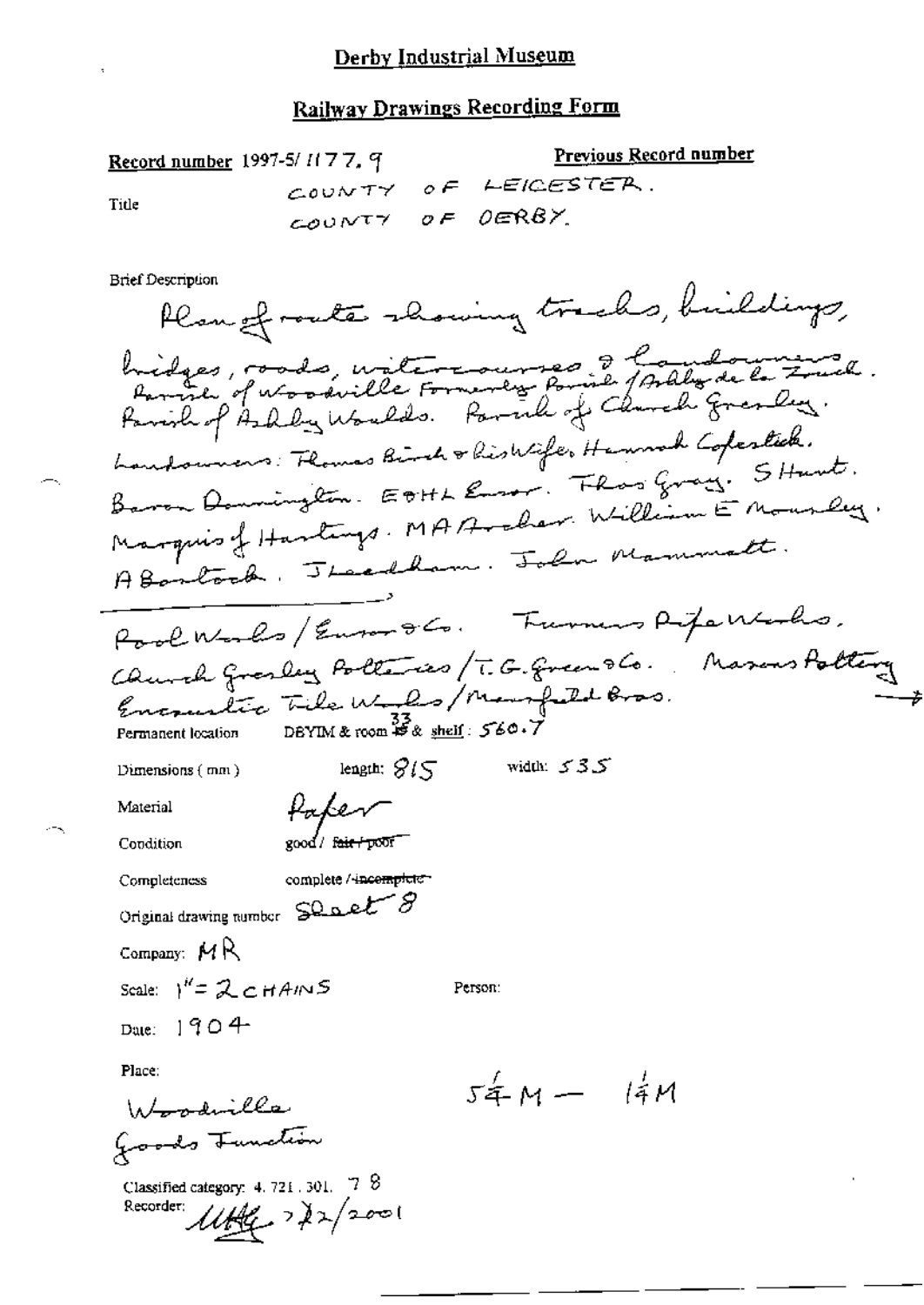<u>Previous Record number</u> Record number 1997-5/1177.10 COUNTY OF DERBY Title COUNTY OF LEICESTER **Brief Description** Rean of route showing tracks, buildings, hidges, roads, withresures & landowners Raminh of Church gresly. Parish of Ardly de la Zouch. Landonnano: Marquis of Hardings. John Hafton. Stant. Margaret Llayd. Moira Colliany Co. Floor Ann Gee, John Smith. Sidingsto Furners Rifewards, Church Gresley Collians. Railway Réfe Worlds/Mansfield. length:  $\mathcal{G}$  /  $\subset$ width:  $535$ Dimensions (mm) Paper Material eood / f<del>air / poor</del> Condition complete / <del>(ncomplete -</del> Completeness Original drawing number SQ oet 9 Company:  $MR$ Scale:  $1^{k} = 2cHAMS$ Person: Date:  $1904$ Place:  $l_{AM}^2 - 2 M$ Turners Siding. Morra Colliery Sidings. Classified category:  $4.721.501.78$ Recorder:  $1149 - 7/2200$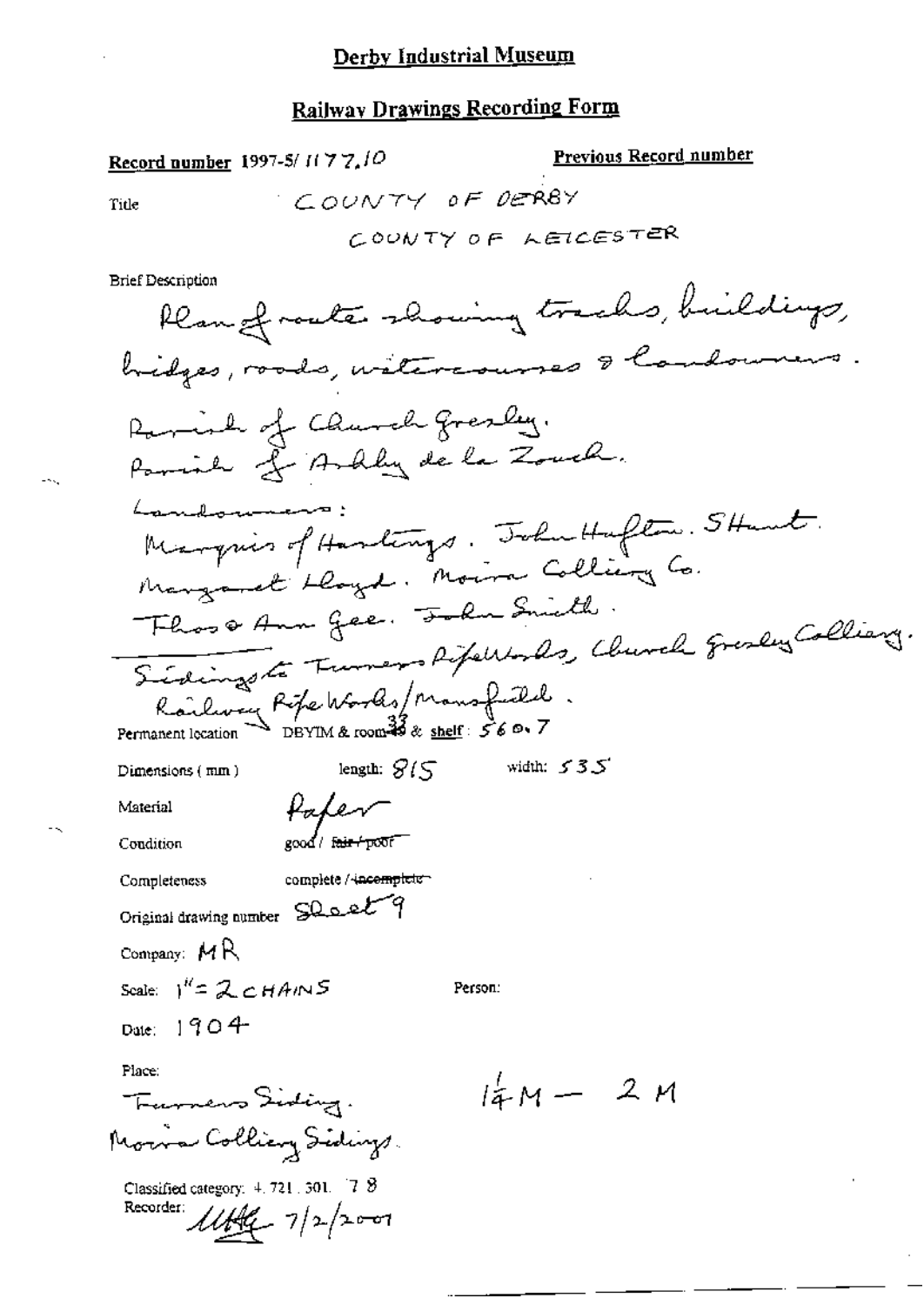Title

۰.

Ì.

l.

**Brief Description** 

Record number 1997-5/1177, 11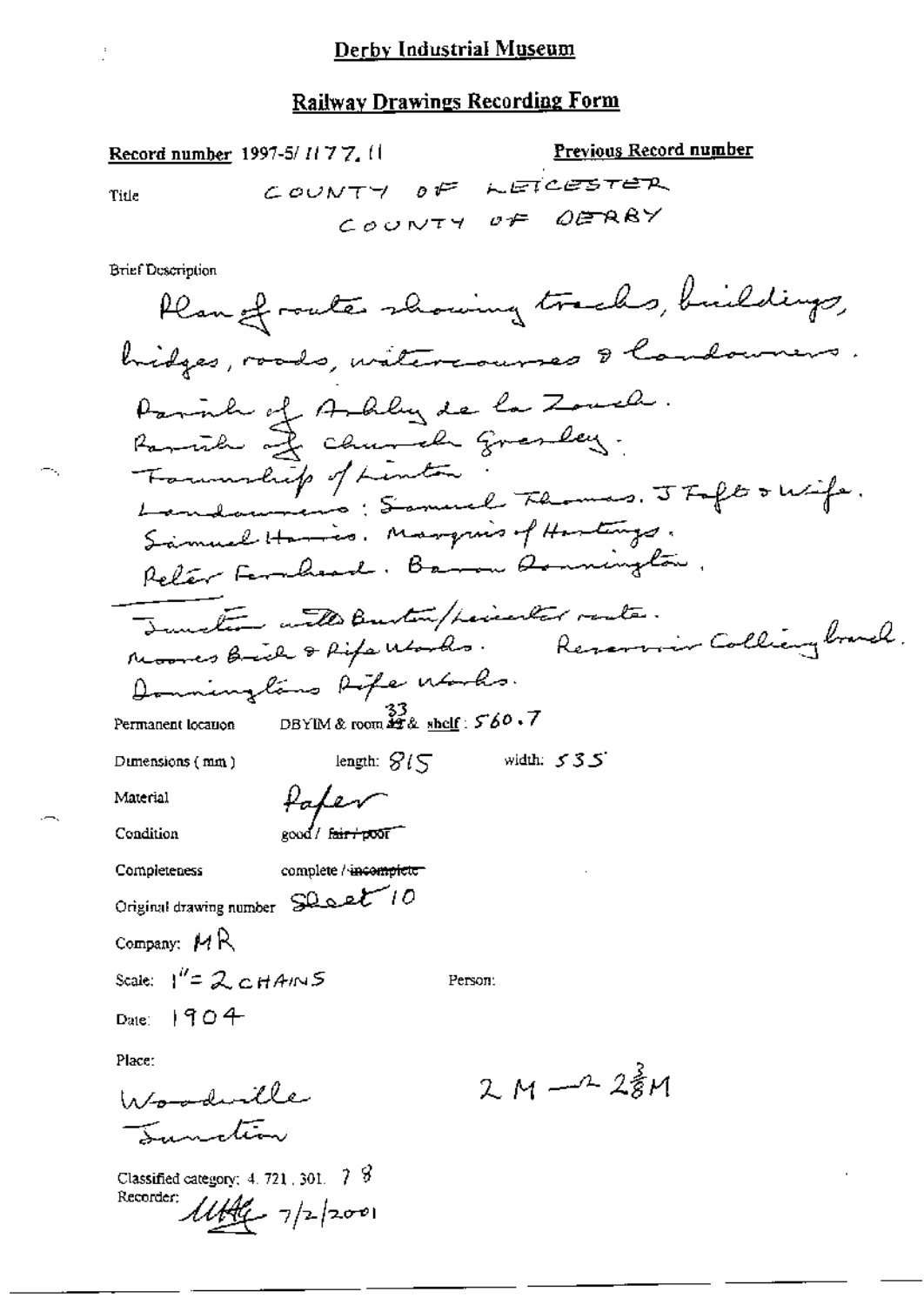Record number 1997-5/1177, 12-Previous Record number COUNTY OF DERBY Tide

**Brief Description** 

Recorder:

 $11146 - 71212001$ 

Plan of route showing tracks, buildings, hidges, roads, witcocourses & Caudowners. Parioh of Woodwille Farmerly Parioles of Hartakorne 9 Ally dela Zuch. Parish of Swadlingcle Formerly Romile of Clurch Grosley, Landowners: Dovid Brookes, Chas Swindell. D Standley. Earl Howe. Granville Colliery Colle. Court Granwille. Marquis of Hartings. John Memment. Sidings to Wraggo Excelsion Polling / Outrams. Bretty Art Pottery / Footh's. Mount Pleasant Works. DBYIM & room  $\mathcal{W}_{\alpha}$  shelf :  $560.7$ Permanent location length:  $\mathcal{G}(\mathcal{S})$ width:  $535$ Dumensions (mm) fafer Material  $\frac{1}{2000}$  fair f pour Condition complete / incomplete-Completeness Original drawing number SQ p et 11 Company:  $M$ R Scale:  $1^{\prime\prime} = 2cHAMS$ Person:  $_{\text{Date}}$  1904 Place:  $OM - \frac{5}{5}M$ Woodwille Goods<br>Station. Classified category:  $4.721$ , 301,  $78$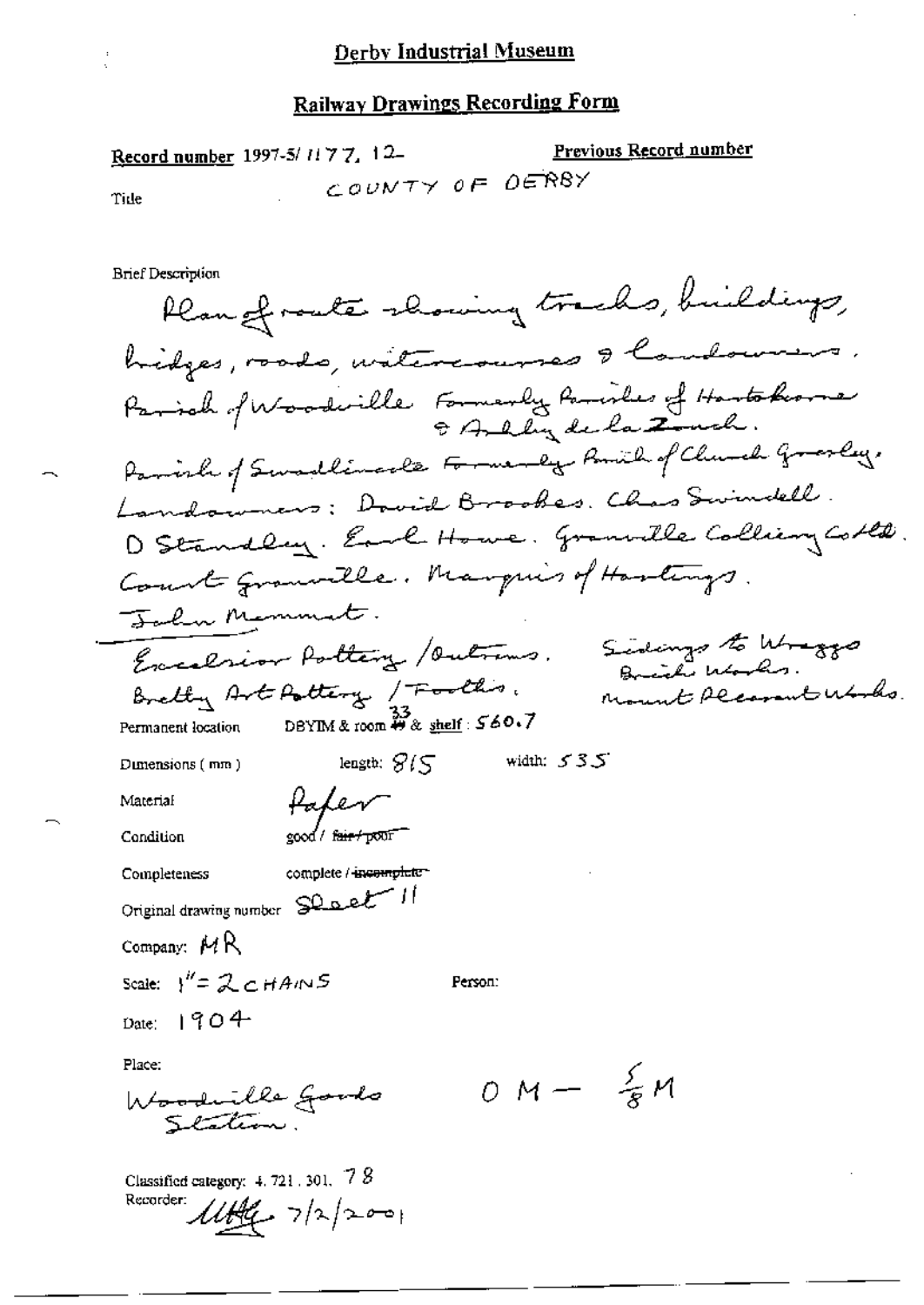## **Railway Drawings Recording Form**

Previous Record number 19 P132/152 Record number 1997-5/145 COUNTY OF DERBY Title PARISH OF CHURCH GRESLEY

**Brief Description** 

Plan of trachs at Stanton Colliany Tunction on the Swadlingte to Burton line.

| Permanent location      | DBYIM & room 49 & shelf: 6                                                       |
|-------------------------|----------------------------------------------------------------------------------|
| Dimensions (mm)         | width: $525$<br>length: $970$                                                    |
| Material                | Paper on fabie                                                                   |
| Condition               |                                                                                  |
| Completeness            | complete / incomplete                                                            |
| Original drawing number | 253                                                                              |
| Company: $MR$           |                                                                                  |
| Scale: $1'' = 1$ chain  | Person:                                                                          |
| Date:                   |                                                                                  |
| Place:                  | Swadlineste / Starton Colliery                                                   |
| Recorder:               | Classified category: 4, 721, 301, $\Longleftrightarrow$ 78<br>$\mu$ ttty 16/9/97 |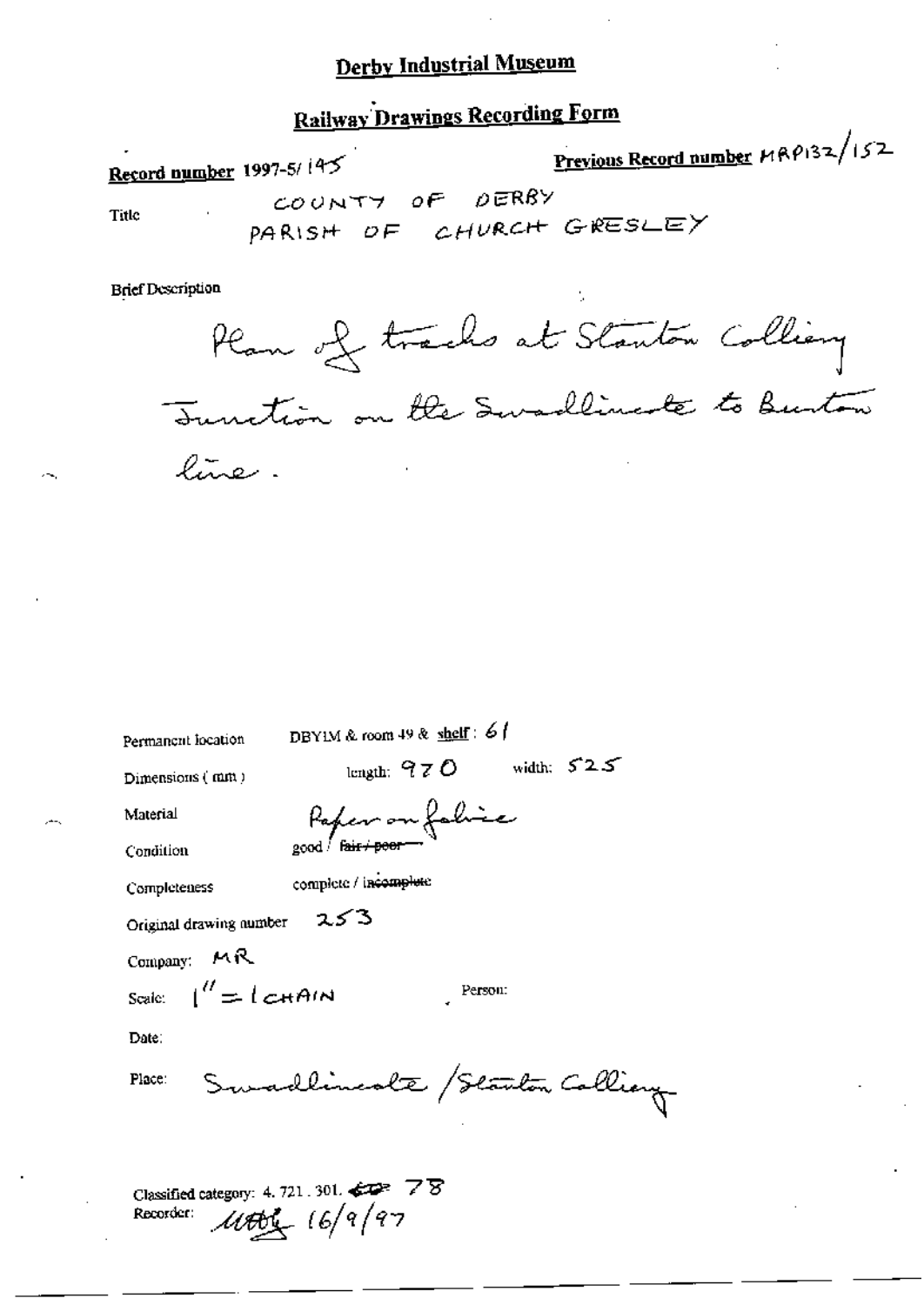### **Railway Drawings Recording Form**

Record number 
$$
2005-496/27
$$

Previous Record number

Title

**Brief Description** 

Strip diagram of route from Gresley Tunnel to Desford Jan showing stations, signal Distances hetween rigual boxes. gradient profile of route.

| Permanent location      | DBYIM & room # & shelf: 123   |
|-------------------------|-------------------------------|
| Dimensions (mm)         | length: $12.35$ width: 200    |
| Material                | Tracing folice                |
| Condition               | good / fair <del>/ poor</del> |
| Completeness            | complete / incomplete         |
| Original drawing number |                               |
| Company:                |                               |
| Scale:                  | Person:                       |
| Date:                   |                               |
| Place:                  |                               |

Classified category: 4, 721, 301, 73, 75C, 78 Recorder:  $114$   $17-3-2006$ 

Greeley-Desford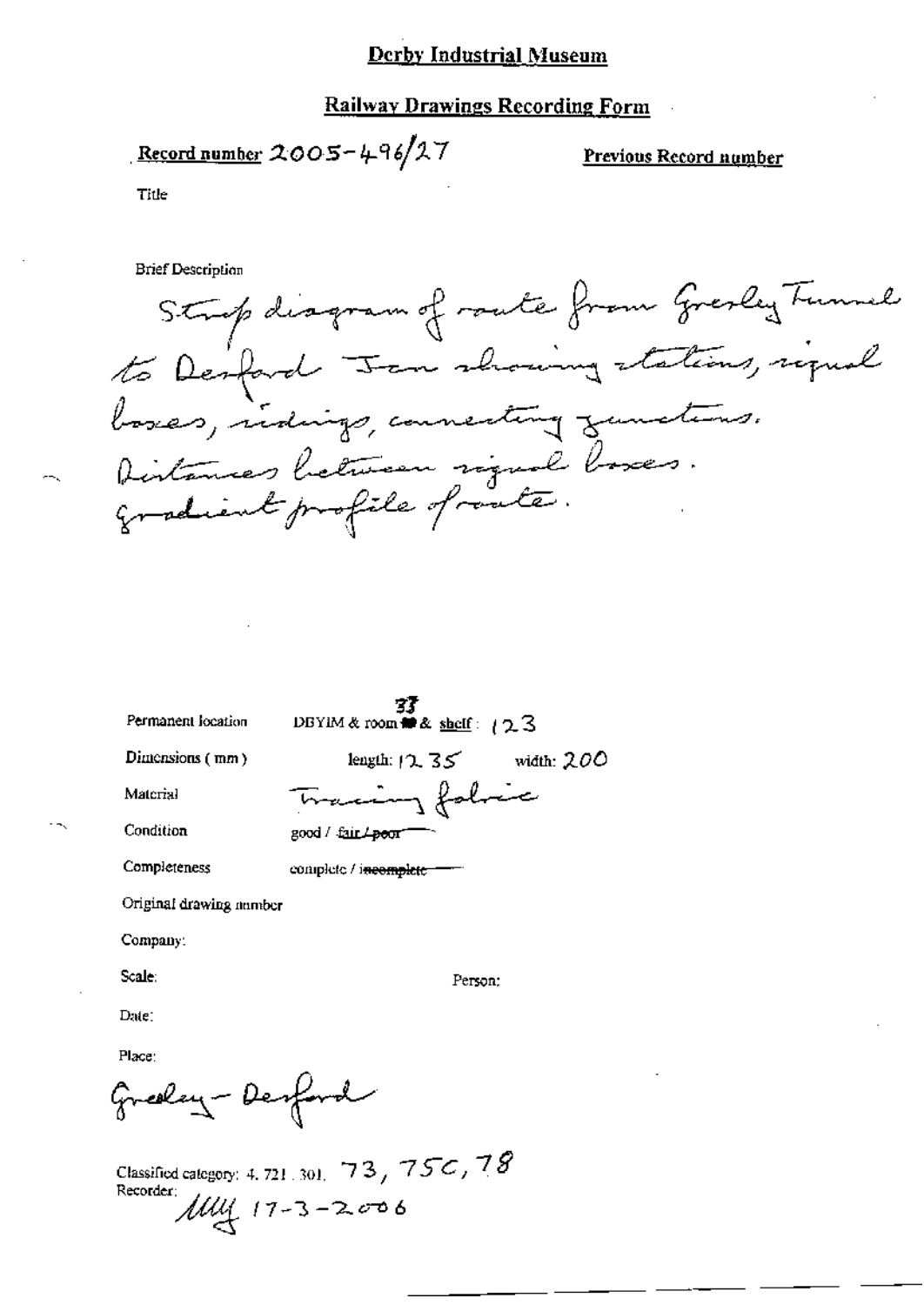## **Railway Drawings Recording Form**

Previous Record number MRP132/248 Record number 1997-5/217 CHURCH GRESLEY SIDINGS Title

**Brief Description** 

Plan of tracks between West 5B and East SB with boundaries in green and MR tracks in Llue. Colliary owned tracks uncoloured.

| Permanent location                               | DBYIM & room 49 & shelf: $66$ |               |
|--------------------------------------------------|-------------------------------|---------------|
| Dimensions $(mn)$                                | length: $1160$                | width: $4-70$ |
| Material                                         | Poperonfolvia                 |               |
| Condition                                        | good / fair / poor            |               |
| Completencss                                     | complete / incomplete         |               |
| Original drawing number                          | 238                           |               |
| Company: $MR$                                    |                               |               |
| Scale: $1'' = 40$ FEET                           |                               | Person a H    |
| Date: 24-9-1894                                  |                               |               |
| Place:<br>Church gresley                         |                               |               |
| Classified category. $4.721$ . 301.<br>Recorder: | -18<br>$100 - 14.11.97$       |               |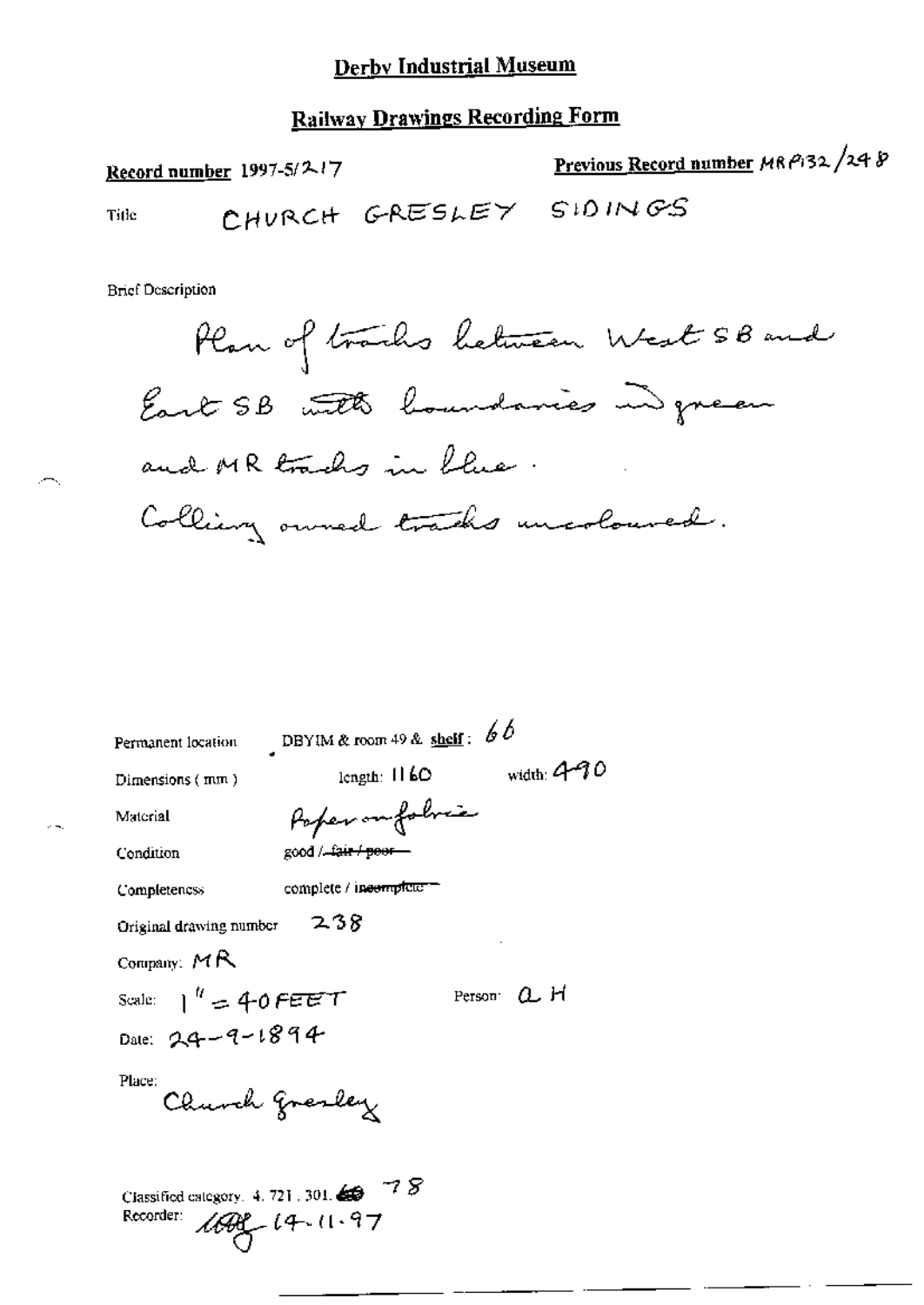$\mathcal{C}$ 

 $\bar{z}$ 

÷.

 $\mathcal{L}^{\mathcal{L}}$ 

|                                                                                                                            |                                                                                                                                                                                                                                                                                                                                            | <b>Railway Drawings Recording Form</b> |                                                                                                                                               |
|----------------------------------------------------------------------------------------------------------------------------|--------------------------------------------------------------------------------------------------------------------------------------------------------------------------------------------------------------------------------------------------------------------------------------------------------------------------------------------|----------------------------------------|-----------------------------------------------------------------------------------------------------------------------------------------------|
|                                                                                                                            | Record number 1997-5/ $\overline{r}$ 133, 1 - 133, 5                                                                                                                                                                                                                                                                                       |                                        | Previous Record number $P(32)$ $\left\langle \frac{136}{256} \right\rangle$                                                                   |
| Title                                                                                                                      |                                                                                                                                                                                                                                                                                                                                            | MIDLAND RAILWAY                        | SWABLINGOTE TO WOODLILLE JUNCTION (ABOLTIONAL POWERS ACTISTS)                                                                                 |
|                                                                                                                            | Brief Description Country of Devlage / Leccenter<br>a original branch to goods Station<br>Sections showing mineral deposits<br>below professed route.                                                                                                                                                                                      | Albert Co                              | Parishof Church Granby / Ardby de la Zouch<br>Plan abouting proformed route of Woodialle For<br>to Wardville through Nessers Eusens land with |
| Permanent location<br>Dimensions $(mn)$<br>Material<br>ъ,<br>Condition<br>Completeness<br>Company: MR<br>Date:<br>QCT 1879 | DRYIM & room 49 & shelf: $60$<br>length: $\int$ $\mathcal{O}$ $\mathcal{B}$ $\mathcal{O}$<br>Hafem<br>good/fair/ <del>poor</del> torn<br>complete / recomplete<br>Original drawing number -<br>Scale: $PLan: l''=2,$ chams<br>Section Home $($ '= (chain<br>$y = -b$ (" $= 20$ FEET<br>Place: Messars EDHL Ensons<br>Clam and Coal Working | width: $720$<br>Person.                |                                                                                                                                               |

Classified category: 4, 721, 301, 78<br>Recorder:  $\frac{\sqrt{4466}}{\sqrt{5}}$  6/7/97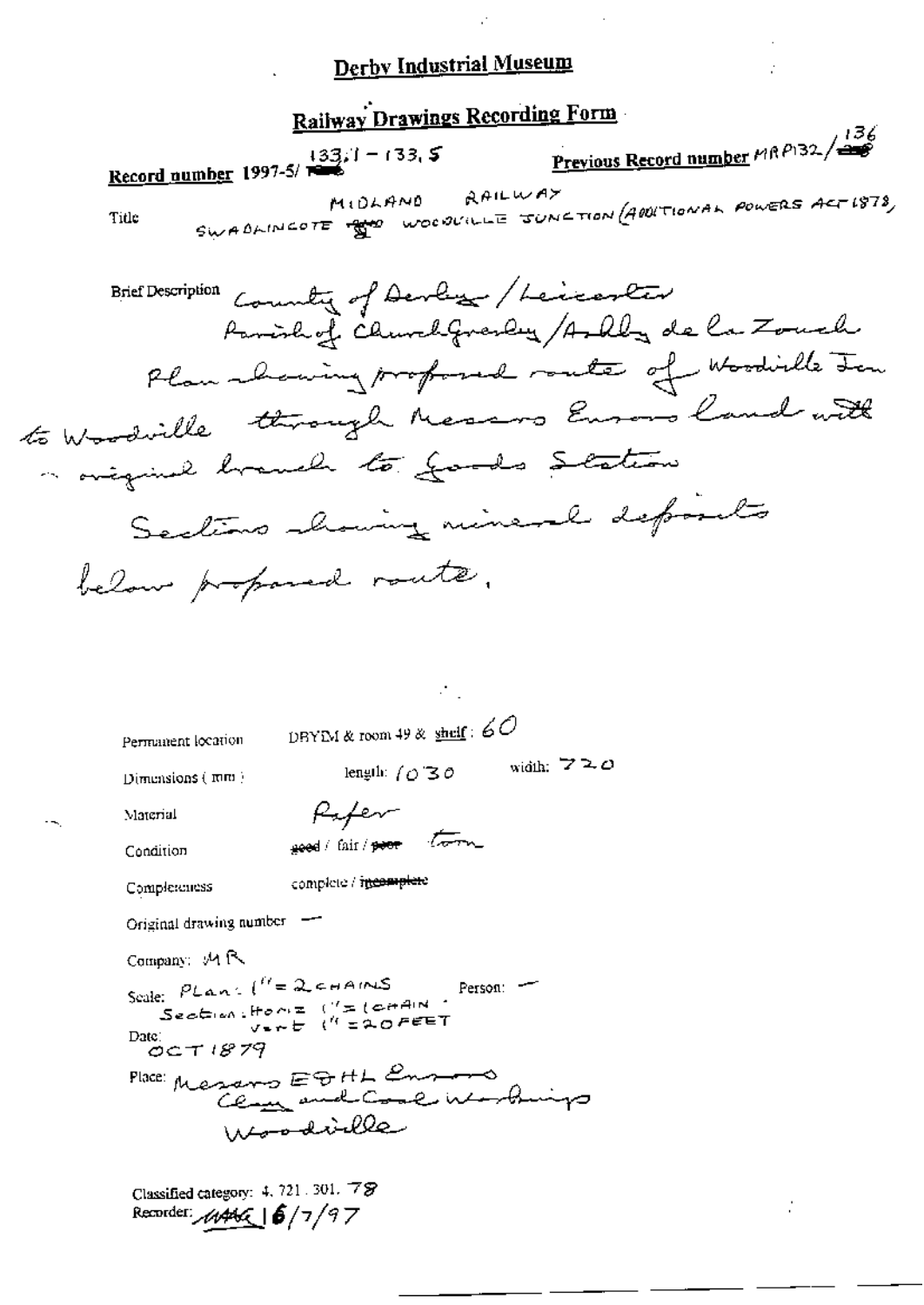## **Railway Drawings Recording Form**

Record gumber 1997-5/133.6-133. 野20

Previous Record number MRP 132/136

Title

**Brief Description** 

Sections showing mineral deposits below proposed suite  $1997 - 5/133.6 - 133.7$  Hand coloured

Permanent location

DBYIM & room 49 & shelf:  $60$ 

Dimensions (mm)

length:  $7/0$  width:  $4/0$ 

Condition

Material

Pafer good / -fair / poer -

Completeness

complete / incomplete-

Original drawing number

Company:  $M$ 

Scale:  $\frac{H_0R_1Z_1}{V^2R_1X_2}$ ;  $\frac{1}{V} = \frac{1}{2}$  and  $N = 1$ Person:  $\epsilon$ Date:  $OCT1879$ 

Merro ErEH Europo Place: Wooder le

Classified category: 4, 721, 301,  $78$ Recorder:  $\text{const}$  16/7/97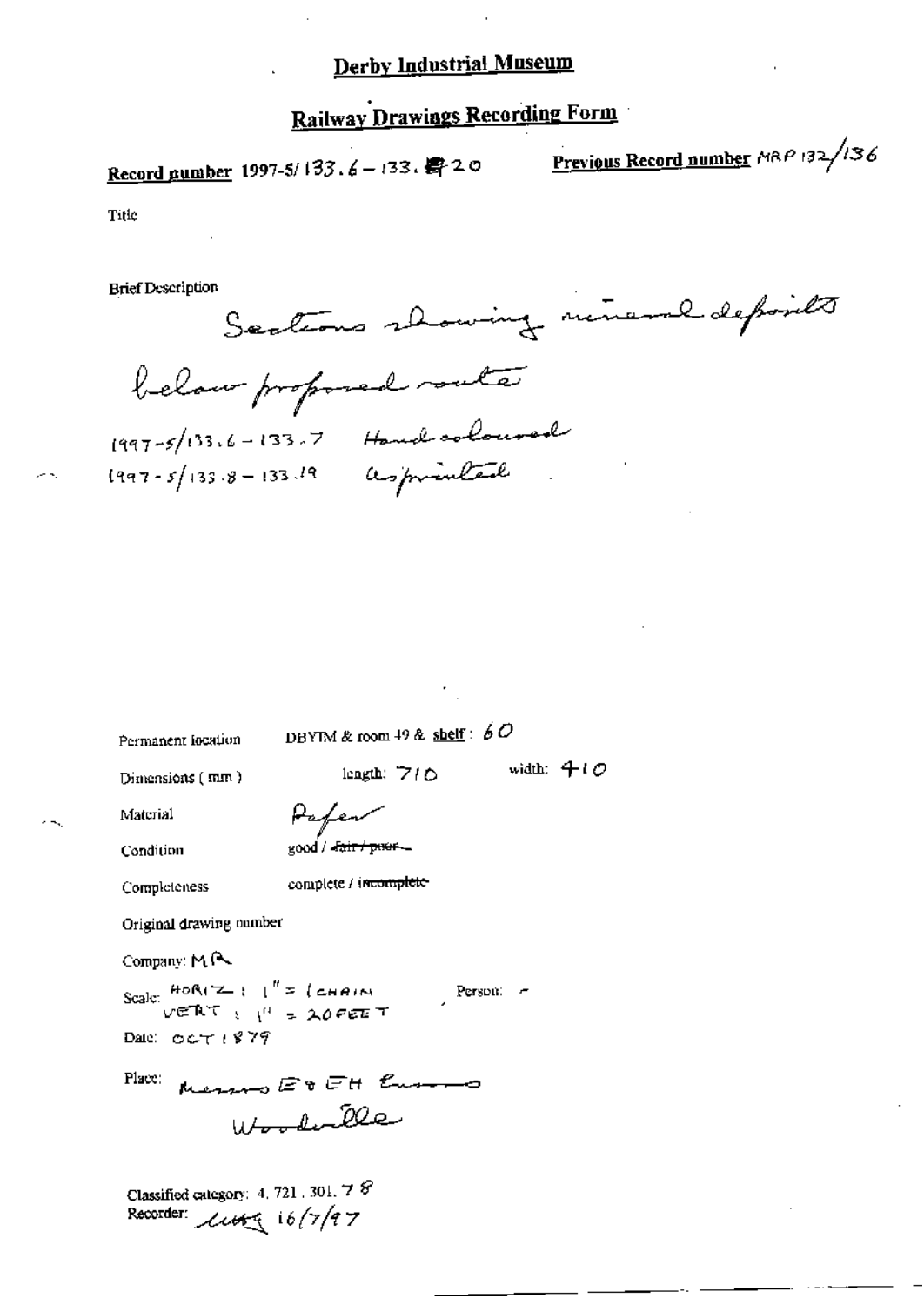## **Railway Drawings Recording Form**

Previous Record number MRP132/128 Record number 1997-5/12.6 RAILWAY SWABLINCUTE SO WOODVILLE JUNCTION (ABOUTIONAL POWERS ACT 1978) Title Brief Description Country of Devloy / Leicever Parishof ChurchGrandy /Ashba de la Zouch Plan whowing profoned route of Woodirlle Jon to Woodville through Messons Europe land with miguil branch to goods Station Sections showing mineral defends below proposed route. DBYTM & room 49 & shelf :  $60$ Permanent location width:  $720$ length:  $\int \mathcal{O} \mathbb{B} \Phi$ Dimensions (mm) Pafer Material good/fair/goor torn Condition complete / incomplete Completeness Original drawing number  $-$ Company:  $\mu$  R Scale:  $PLan(1^{\prime\prime}=2$  eHAINS Person: -<br>Sestion: Home  $1^{\prime\prime}=1$ crain:<br>Date:  $V_{n+1}$  ("=20FEET Date:  $OCT1879$ Place: Messars EDHL Ensoro Ja<del>lood</del>wille

> Classified category: 4, 721, 301, 78 Recorder: 11446 9/7/97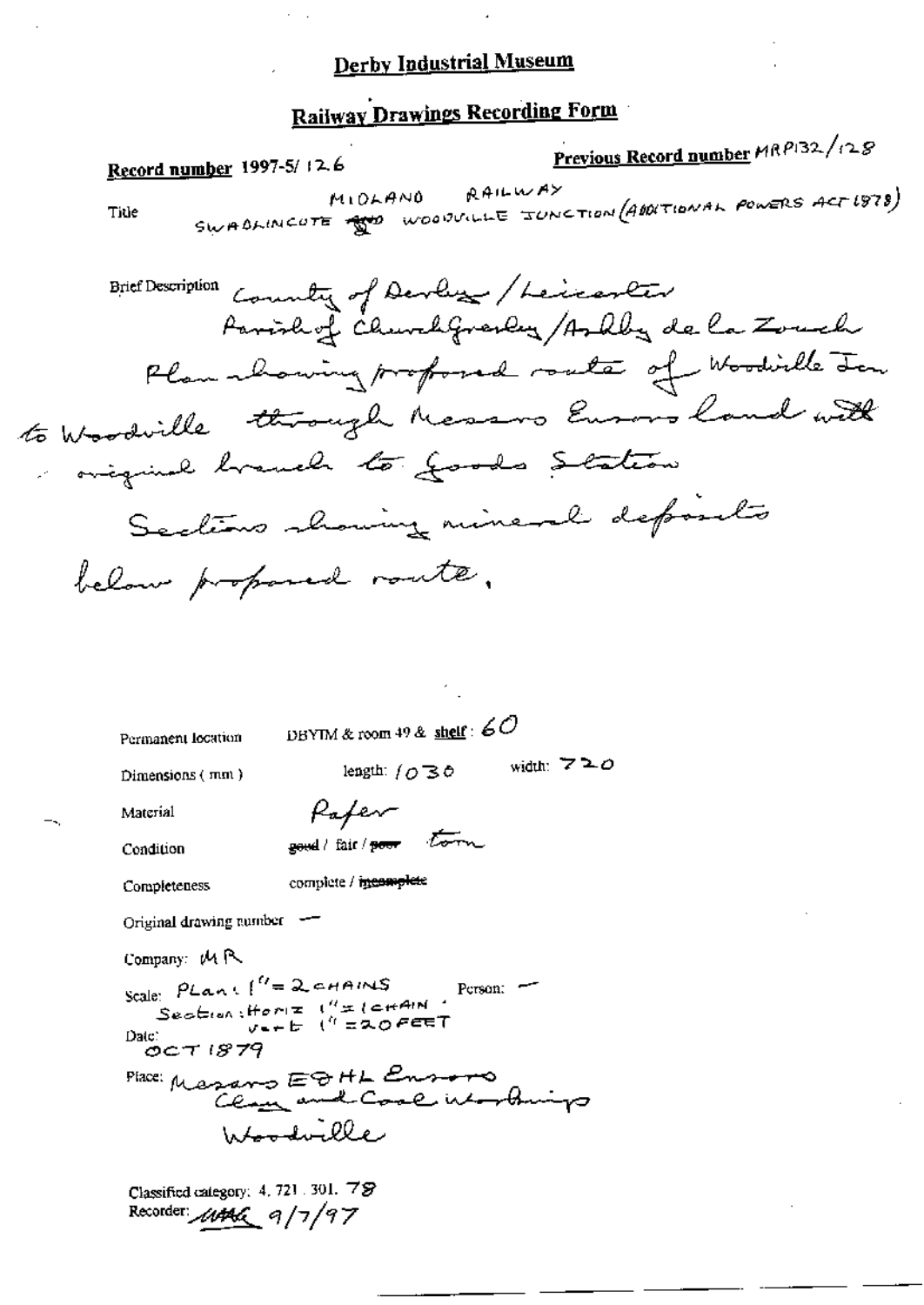## **Railway Drawings Recording Form**

| Record number 1997-5/ $\frac{1}{2}$ , 1                                    |                                                                     | Previous Record number $M8P132/15$                                                                                       |
|----------------------------------------------------------------------------|---------------------------------------------------------------------|--------------------------------------------------------------------------------------------------------------------------|
| Tide                                                                       |                                                                     | Occupation Bridge N°6 Near Woodville                                                                                     |
| <b>Brief Description</b>                                                   | $5m$ $2$ ca $450$ .                                                 | Coloured rections of Bridge No 6 with<br>track formation levels on lte Swallingste<br>Goleman Line to revolville Jandin. |
| Permanent location<br>Dimensions (mm)                                      | DBYIM & room 49 & shelf: $54$<br>length: 9 $\mathcal{S}\mathcal{S}$ | width: $635$                                                                                                             |
| Material                                                                   | Poper on cloth                                                      |                                                                                                                          |
| Condition                                                                  | good / <del>fair / poo</del> r                                      |                                                                                                                          |
| Completeness                                                               | complete / incomplete                                               |                                                                                                                          |
| Original drawing number $\times$ 489                                       | , 671                                                               |                                                                                                                          |
| Company: M R<br>Scale: Survey 1' = 40" Hors 3<br>Date: 19.6.1909<br>Place: | Person:                                                             |                                                                                                                          |
| 11 Long dwille                                                             |                                                                     |                                                                                                                          |

Classified category: 4.721, 301, 7  $\%$ <br>Recorder:  $\angle$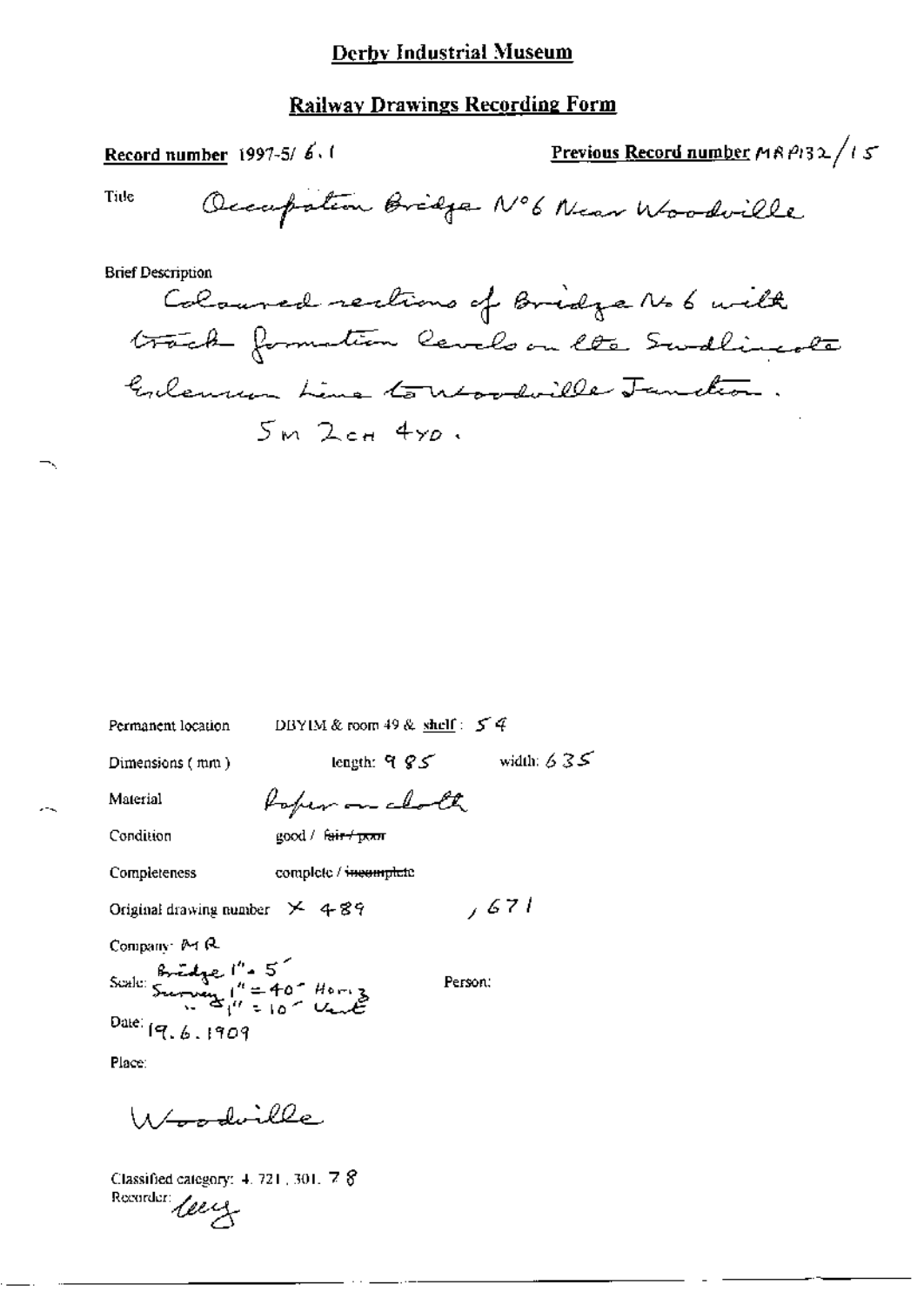# Railway Drawings Recording Form

| Record number 1997-5/ $6.2$                                  | Previous Record number $P(RP/32)$ / $\sqrt{5}$ |
|--------------------------------------------------------------|------------------------------------------------|
| Swodlingte + Woodwille Tunction Devester<br>Title            |                                                |
| $4-t1878$                                                    |                                                |
| <b>Brief Description</b><br>Copy of Contract Drawing showing |                                                |
| track levels with proposed cuttings a                        |                                                |
| embandaments. 2M 2cH \$17670 - 3M 0 cm 227D.                 |                                                |

| Permanent location                                                 | DBYIM & room 49 & shelf: $54$ |               |              |
|--------------------------------------------------------------------|-------------------------------|---------------|--------------|
| Dimensions (mm)                                                    |                               | length: $770$ | width: $550$ |
| Material                                                           | Tracing linen                 |               |              |
| Condition                                                          | good / farr = poor            |               |              |
| Completeness                                                       | complete / incomplete         |               |              |
| Original drawing number Should 4,                                  |                               |               |              |
| Company: M R<br>Scale: $1^{\prime\prime}$ = $16\frac{1}{2}$ Here z |                               |               | Person:      |
| Date: $1878$                                                       |                               |               |              |
| Place:                                                             |                               |               |              |
| Woodwille.                                                         |                               |               |              |
|                                                                    |                               |               |              |

Classified category  $4.721.301.78$ Recorder:  $\mathbb{Z}^{\mathbb{Z}}\times$ 

 $\hat{\mathcal{A}}_{\text{S}}$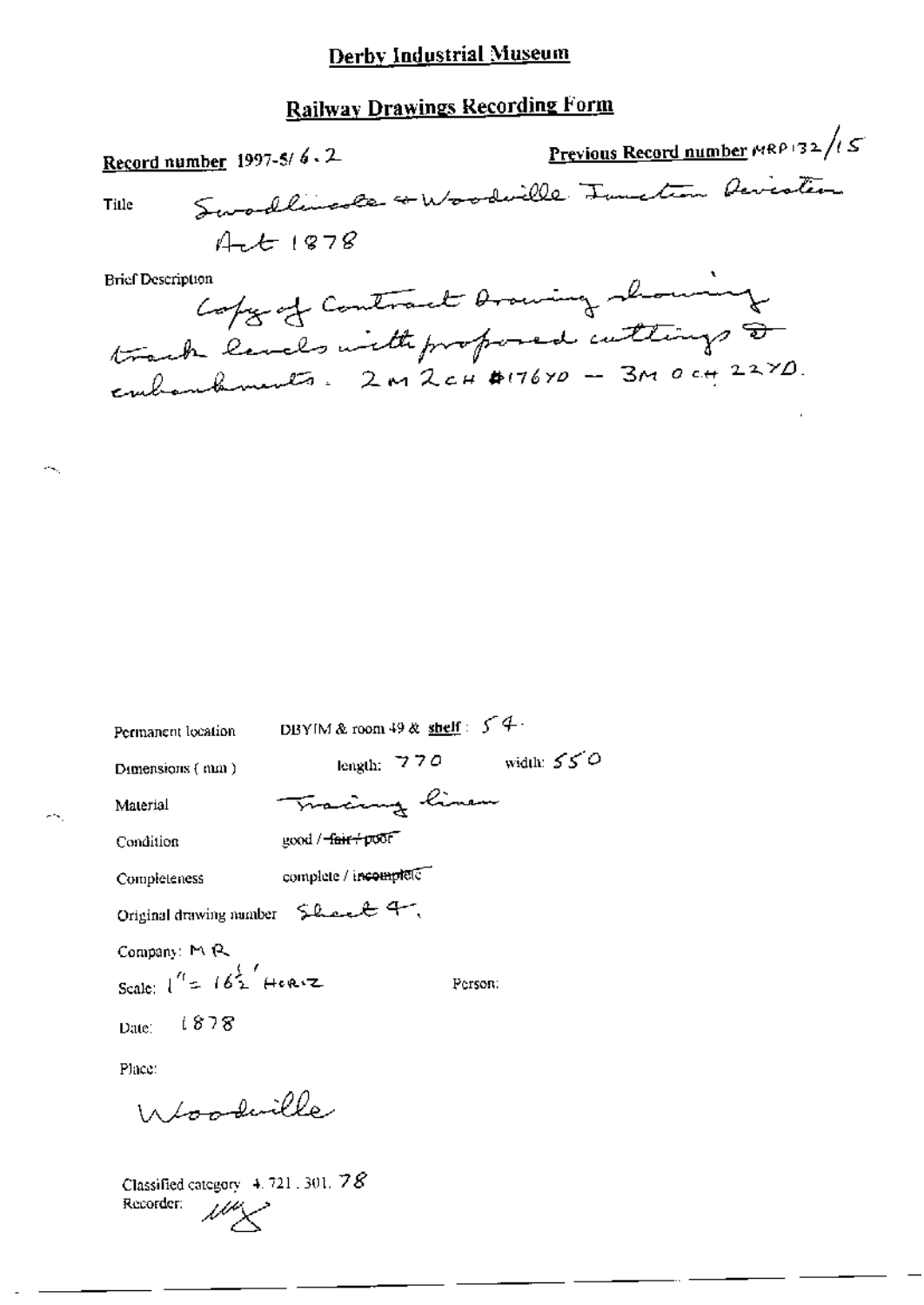#### **Railway Drawings Recording Form**

Previous Record number 4RP132/297 Record number 1997-5/ $262$ PLAN OF THE MOUNT PLEASANT WORKS Title WOODEN BOX N' BURTON ON TRENT **Brief Description** Tracing showing details of cool mines at Woodon Box (Woodville) with Swadlingste I whoodiable Branch passing through. Tohan from plan received with claim

Permanent location DBYIM & room 49 & shelf:  $68$ length;  $7/D$  width:  $645$ Dimensions (mm) Tracing fabric Material good / fair+poor Condition Completeness complete / mcomplete -Original drawing number  $-$ Company. -Person: W. H. Simpson AMICE Scale.  $\frac{1}{2}$  = 208<sup>5</sup> $\epsilon$  EET Date: 26.1.1909 Place: Wooden Box (Woodwille) Classified category: 4, 721, 301,  $\theta = 2$   $\sqrt{3}$   $78$ Recorder:  $100 - 2.12 - 9.7$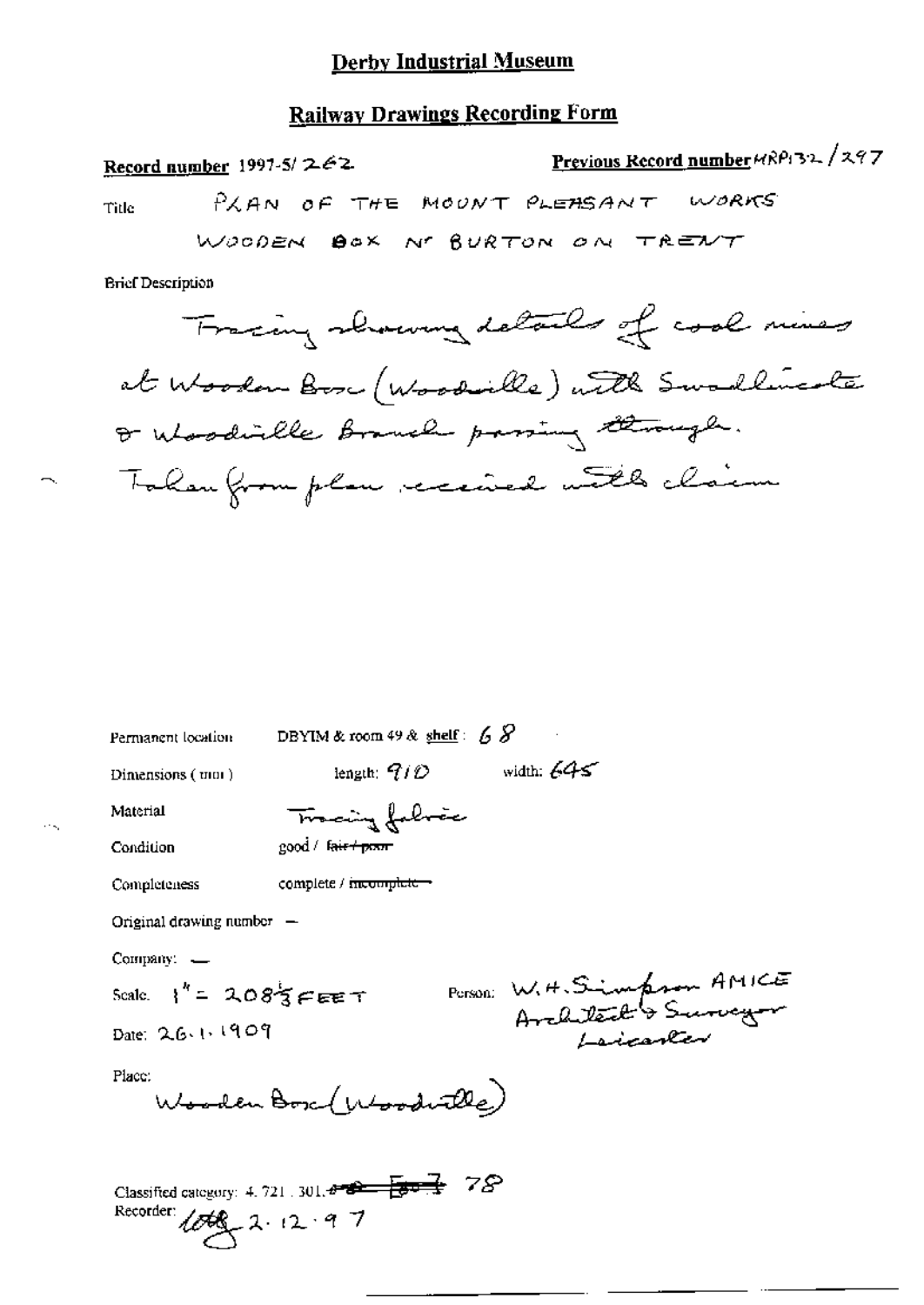Record number 1997-5/2311

Previous Record number MRP132/262

Title

WOODEN BOX BRANCH

Plan showing proposed south with **Brief Description** land boundaries for short rection of Whoodrille Branch. Location unhaven - regimes old unputte

| Permanent location                                                                                                     | DBYIM & room 49 & shelf: $67$    |  |  |
|------------------------------------------------------------------------------------------------------------------------|----------------------------------|--|--|
| $Dimensions$ (mm)                                                                                                      | length: $530$ width: $340$       |  |  |
| Material                                                                                                               | Trangforfer on followic          |  |  |
| Condition                                                                                                              | good / <del>-{air-⁄ poor ~</del> |  |  |
| Completeness                                                                                                           | complete / incomplete            |  |  |
| Original drawing number $2\sigma$ . Nel.                                                                               |                                  |  |  |
| Company: $M R$                                                                                                         |                                  |  |  |
| Scale: $\sim$                                                                                                          | Person:                          |  |  |
| Date: $-$                                                                                                              |                                  |  |  |
| ne <del>nod</del> wille<br>Place:                                                                                      |                                  |  |  |
| Classified category: 4, 721, 301. $\bigoplus \mathcal{F}$ $\mathcal{F} \mathcal{B}$<br>Recorder: $\text{arg} 21.11.97$ |                                  |  |  |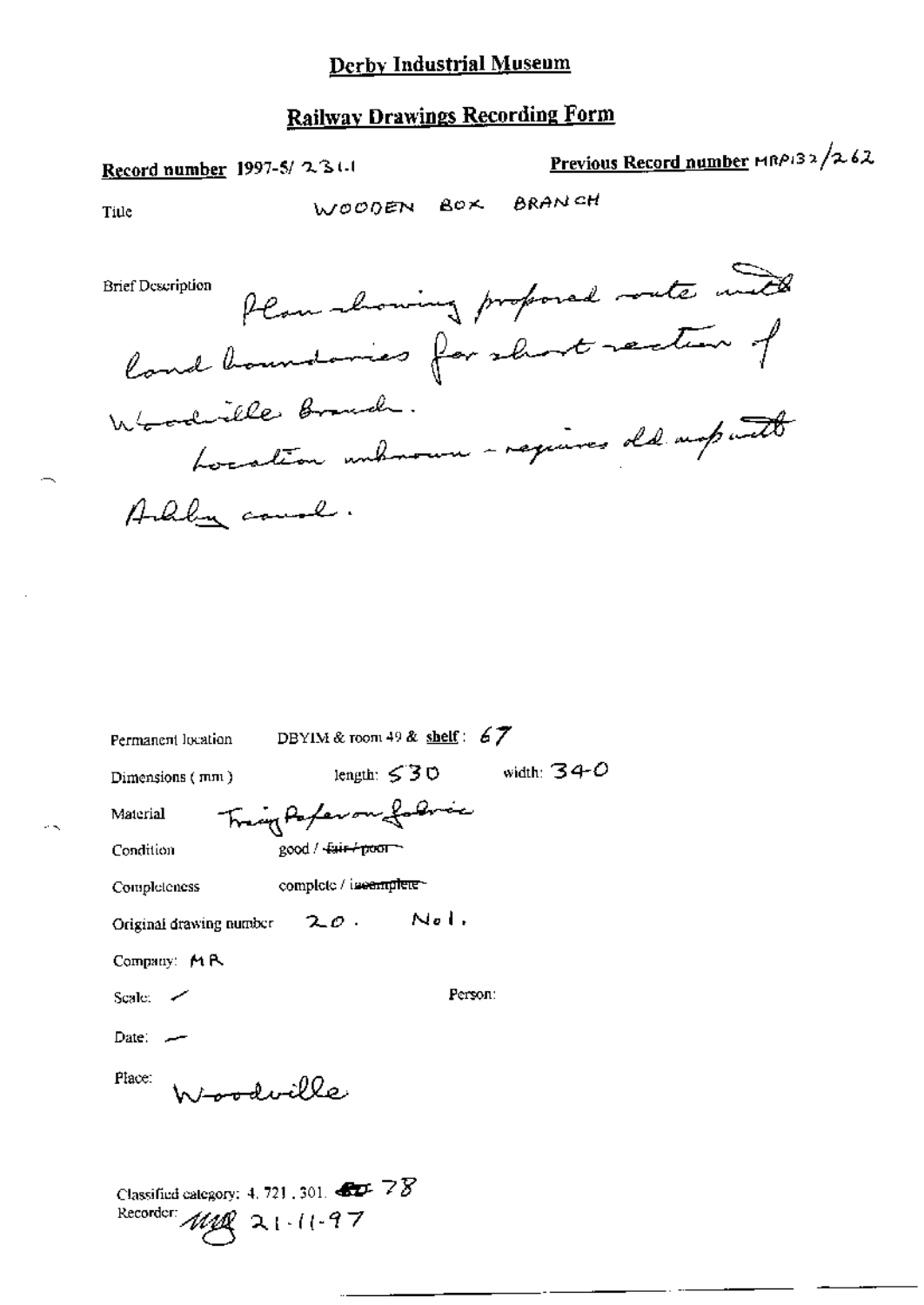## **Railway Drawings Recording Form**

Record number 1997-5/ 2 31.2

Previous Record number HRP132/262

Title

WOODEN BOX BRANCH

Plan showing profosed route with [Left hand location Swadlineses/Main Road B586]

|                                                            | Permanent location DBYIM & room 49 & shulf : $6\overline{7}$ |              |
|------------------------------------------------------------|--------------------------------------------------------------|--------------|
| Dimensions $(mn)$                                          | length: $970$                                                | width: $370$ |
| Material                                                   | Traing Afer on fabric                                        |              |
| Condition                                                  | good / <del>fair / poor</del>                                |              |
| Completeness                                               | complete / <del>incomplete</del>                             |              |
| Original drawing number                                    | N0 2                                                         |              |
| Comparing <b>MR</b>                                        |                                                              |              |
| Scale: $\sim$                                              |                                                              | Person:      |
| Date:                                                      |                                                              |              |
| Place:                                                     |                                                              |              |
| ر صلاکتیں وقعیت کے                                         |                                                              |              |
|                                                            |                                                              |              |
| Classified category: 4, 721, 301, $\circledast$ 7 $\times$ |                                                              |              |
| Recorder:                                                  | use 21.11.97                                                 |              |
|                                                            |                                                              |              |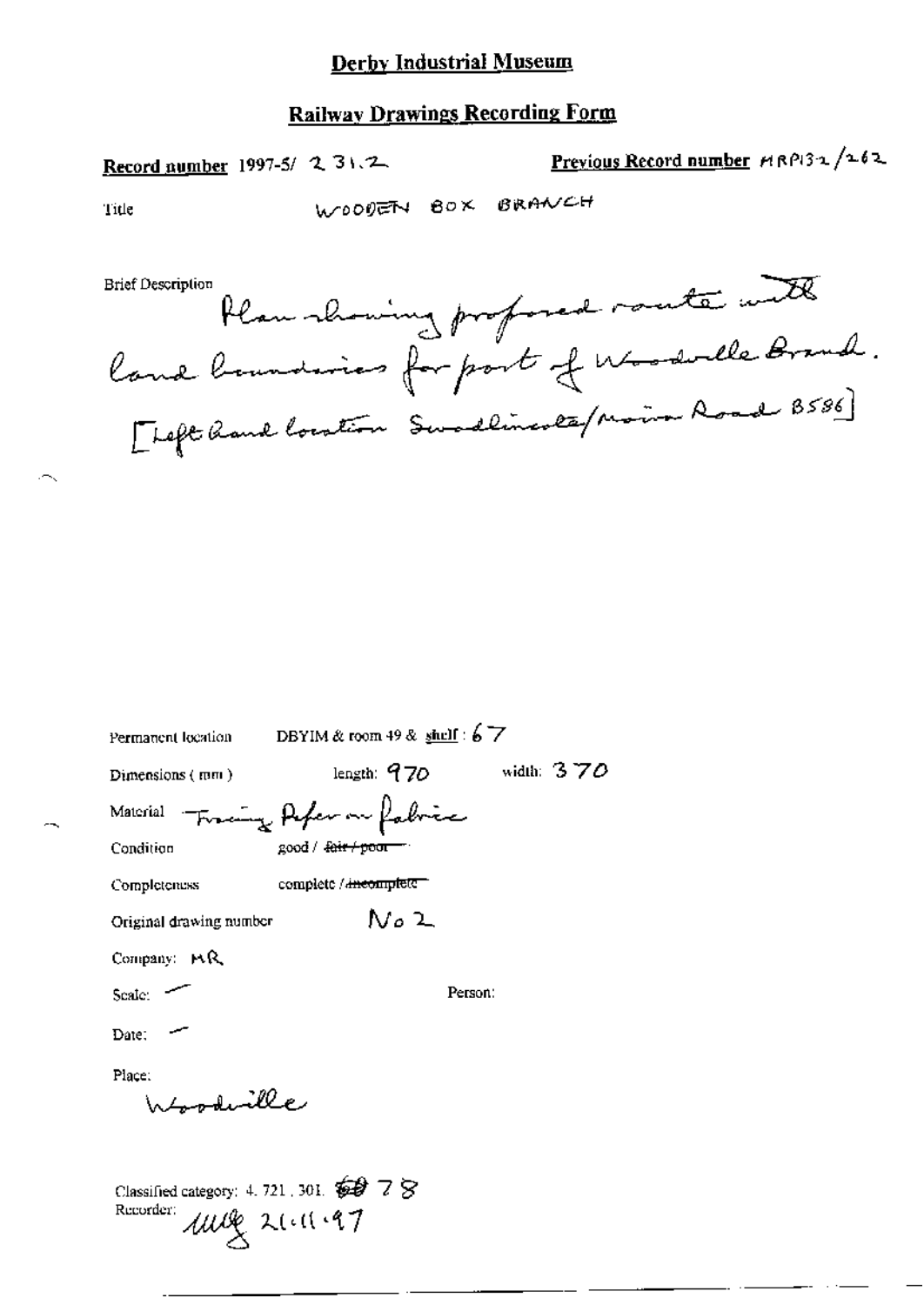## **Railway Drawings Recording Form**

Record number 1997-5/2313

Previous Record number HRP132/262

Title

WOODEN BOX BRANCH

**Brief Description** 

Plan showing proposed voute with land boundaries for part of Woodville Branch Left hand end plan at 5 ways in Woodville,<br>Right hand end plan zoins 1997-5/231.2 at Swedlingte / Main Road

| Permanent location                                                        | DBYIM & room 49 & shelf: $6\frac{7}{2}$ |  |  |
|---------------------------------------------------------------------------|-----------------------------------------|--|--|
| Dimensions (mm)                                                           | length: $960$ width: $330$              |  |  |
| Material                                                                  | Tracing Reference fabric                |  |  |
| Condition                                                                 | good / fair + poor                      |  |  |
| Completeness                                                              | complete / incomplete=                  |  |  |
| Original drawing number                                                   | $\Lambda$ / $\sim$ 3                    |  |  |
| Company: $M_{\rm R}$                                                      |                                         |  |  |
| Scale: $\sim$                                                             | Person:                                 |  |  |
| Date: $\sim$                                                              |                                         |  |  |
| Place:<br>tondiville                                                      |                                         |  |  |
| Classified category. 4. 721, 301, 800 7 8<br>Recorder:<br>$1149$ 21.11.97 |                                         |  |  |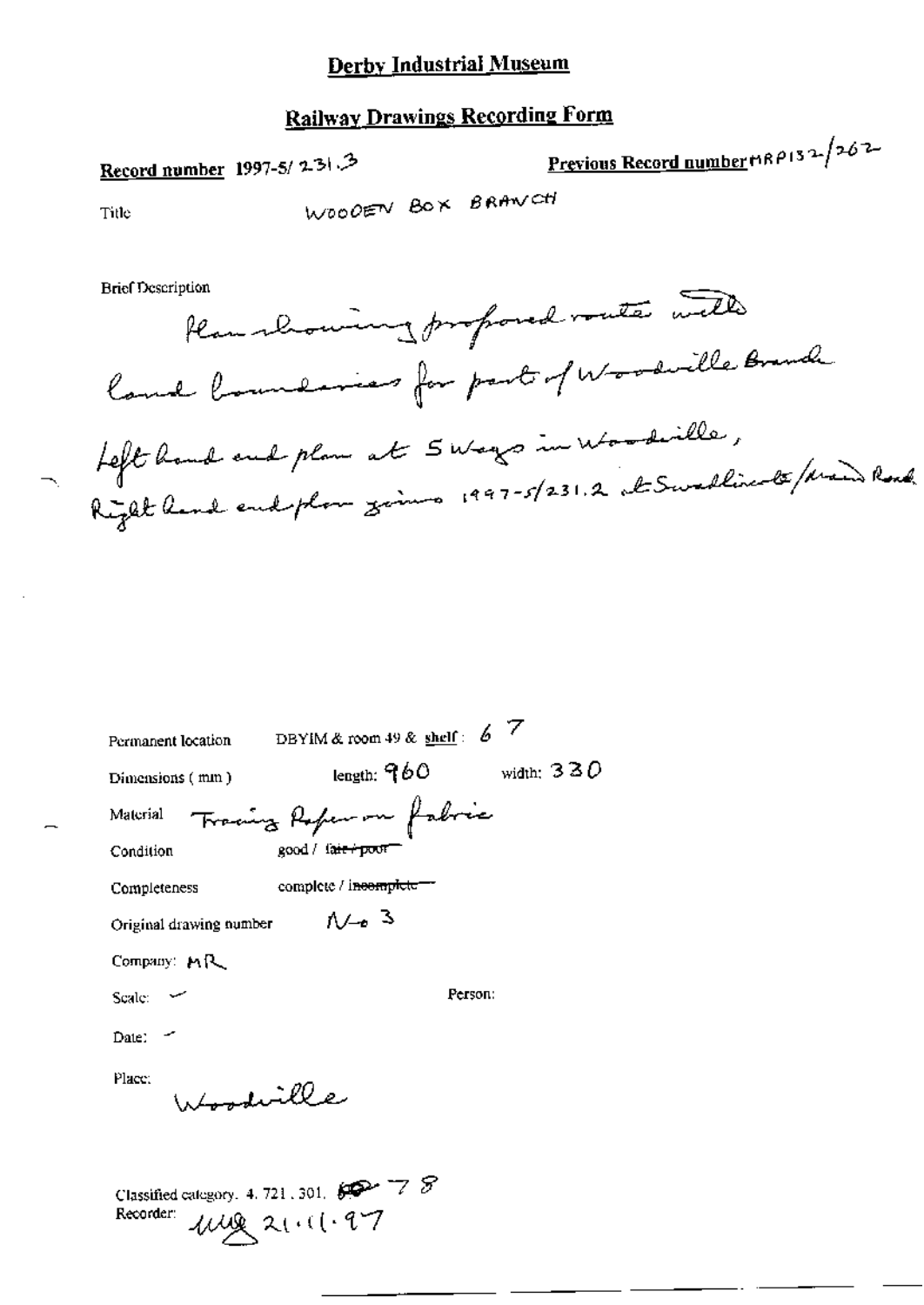## **Railway Drawings Recording Form**

## Record number 1997-5/ 231.4

Previous Record number  $M(RP)$  32/262

Title

**Brief Description** 

Plan showing small land avers at Sways invoodalle with owners. Margins of Hastings, Count granielle Ey.

DBYIM & room  $49$  & shelf:  $6$   $\cancel{7}$ Permanent location length:  $355$  width:  $285$ Dimensions (mm)

Material

Fracing Papler m fabric

Condition

Completeness

complete Lincomplete\*

Original drawing number 0 3 4 8

Company: MR

Scale:  $1'' = 4 \pi r A \approx s$ 

Person:

Date:

Place: Whoodwille

Classified category: 4, 721, 301,  $\bigoplus$   $\mathbb{Z}$   $\mathcal{S}$ Recorder:  $445$  21.11.97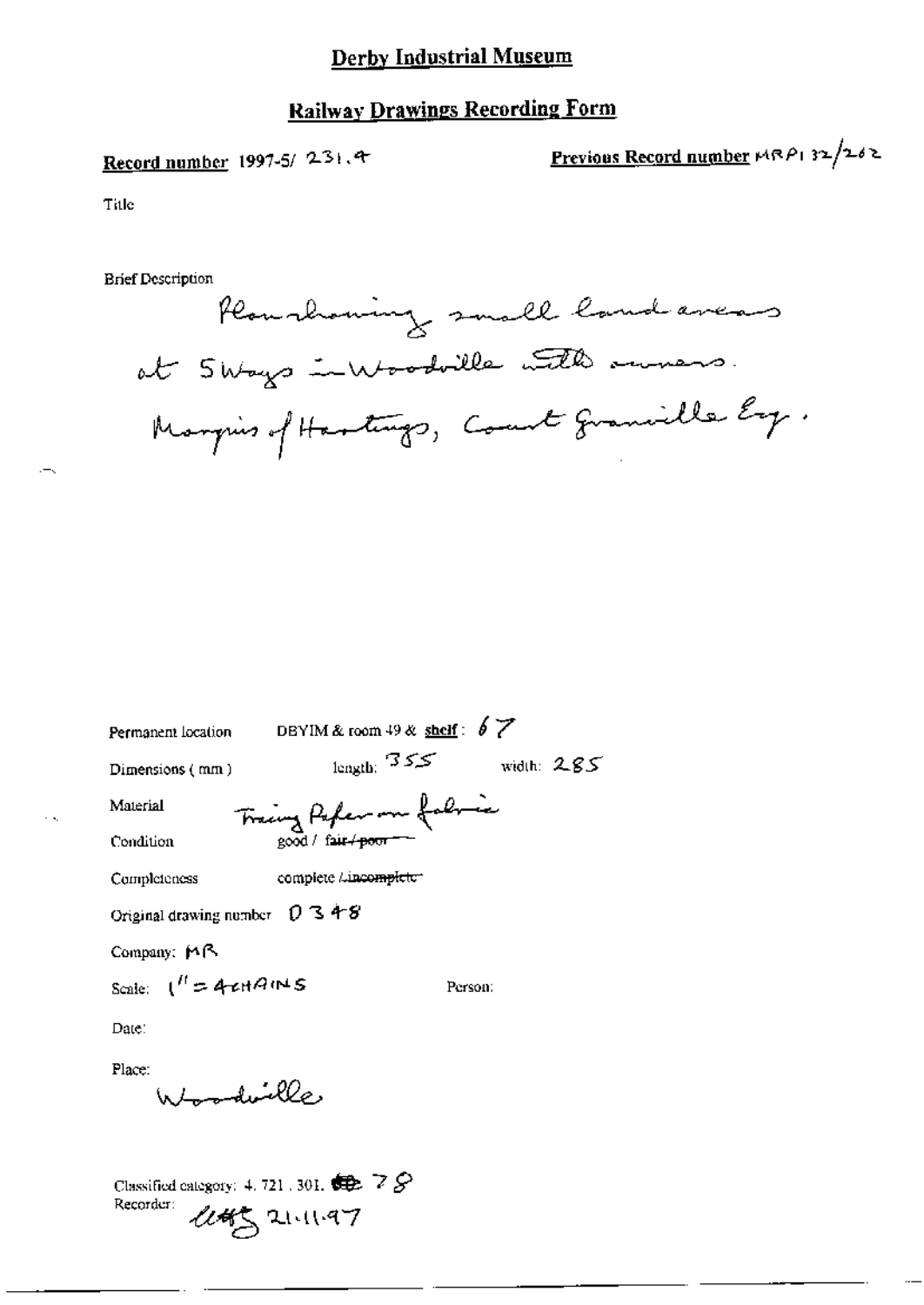#### Record number 1997-5/46 l-t

Previous Record number  $MRP/32/f/2$ 

Title

**Brief Description** 

Plan of tracks and adjacent buildings, roads, I hand between Woodwille station of High Street. Boundaries of land purchased at verious times on east ride at top of cutting channer.

| Permanent location                    | DBYIM & room 49 & shelf : 7字  |                            |  |
|---------------------------------------|-------------------------------|----------------------------|--|
| Dimensions (mm)                       |                               | length; $915$ width: $455$ |  |
| Material                              | Tracing folice                |                            |  |
| Condition                             | good / <del>fair / poor</del> |                            |  |
| Completeness                          | complete / incomplete         |                            |  |
| Original drawing number —             |                               |                            |  |
| Company: $M$ $R$                      |                               |                            |  |
| Scale: $1'' = 4 - 0$ Fee T            |                               | Person:                    |  |
| Date: $1 \text{ T}_{\text{max}} 1892$ |                               |                            |  |
| Place:                                |                               |                            |  |
| $h$ from $1.5000$                     |                               |                            |  |
|                                       |                               |                            |  |

Classified category: 4, 721 , 301,  $\overline{\sigma} \otimes \overline{\sigma}$   $\delta$ Recorder: 1142 27/3/1998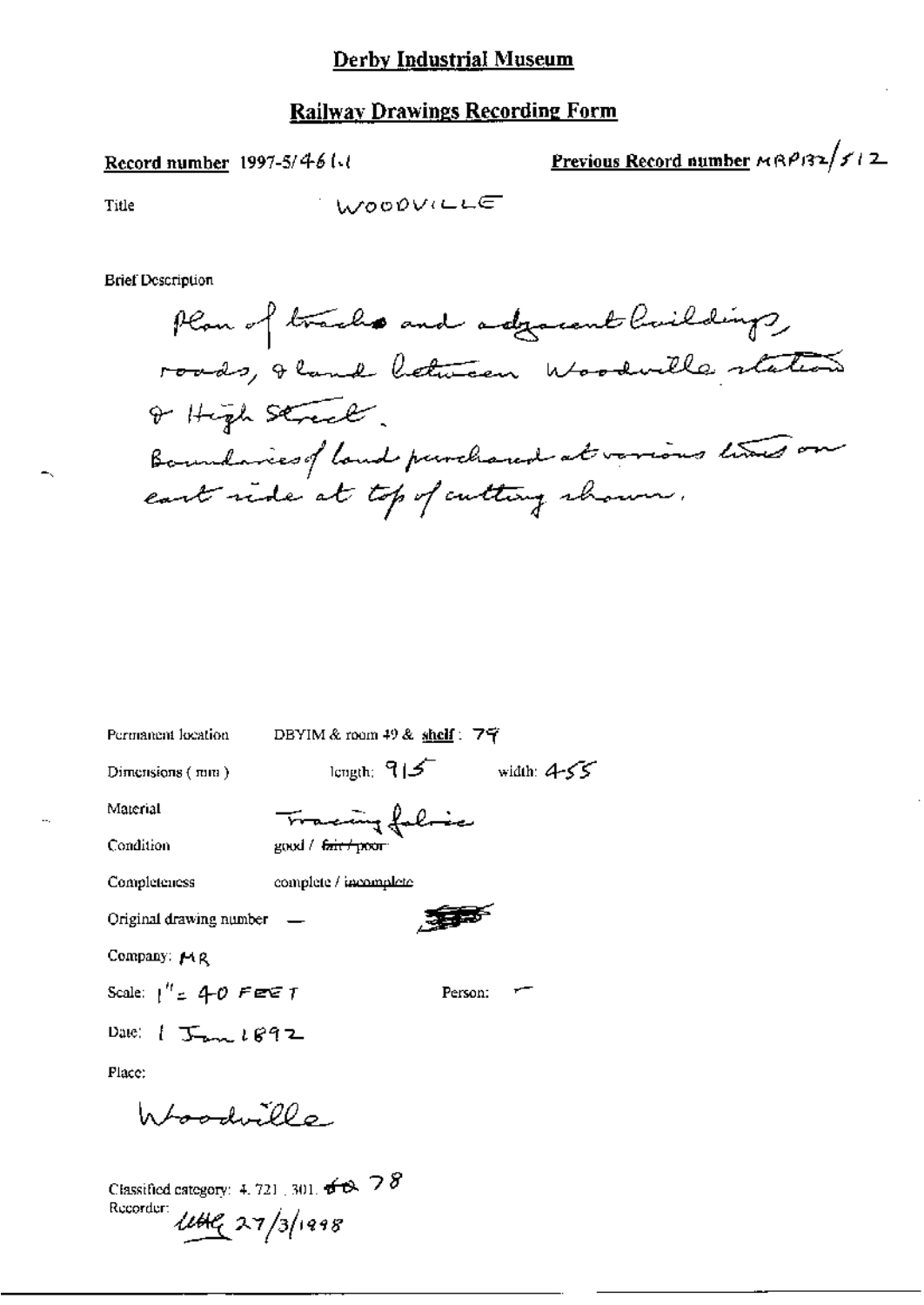**Record number** 1997-5/ 4-6 (. 2)

Previous Record number  $MRP/32/572$ 

Title

**Brief Description** 



| Permanent location                           | DBYIM & room $49$ & shelf: 79 |         |  |
|----------------------------------------------|-------------------------------|---------|--|
| Dimensions (mm)                              | length: $1225$ width: $550$   |         |  |
| Material                                     | Arfer on foloca               |         |  |
| Condition                                    | good / fair / poor            |         |  |
| Completeness                                 | complete / incomplete-        |         |  |
| Original drawing number $P$ H $5254$ , $565$ |                               |         |  |
| Company: $M \wedge$                          |                               |         |  |
| Scale: $1^{R}$ = 40 FEET                     |                               | Person: |  |
| Date: $1992$                                 |                               |         |  |
| Place:                                       |                               |         |  |
| Woodwille                                    |                               |         |  |

Classified category: 4.721, 301,  $\oint \vec{D}$   $\vec{C}$ Recorder:  $444227/3/1998$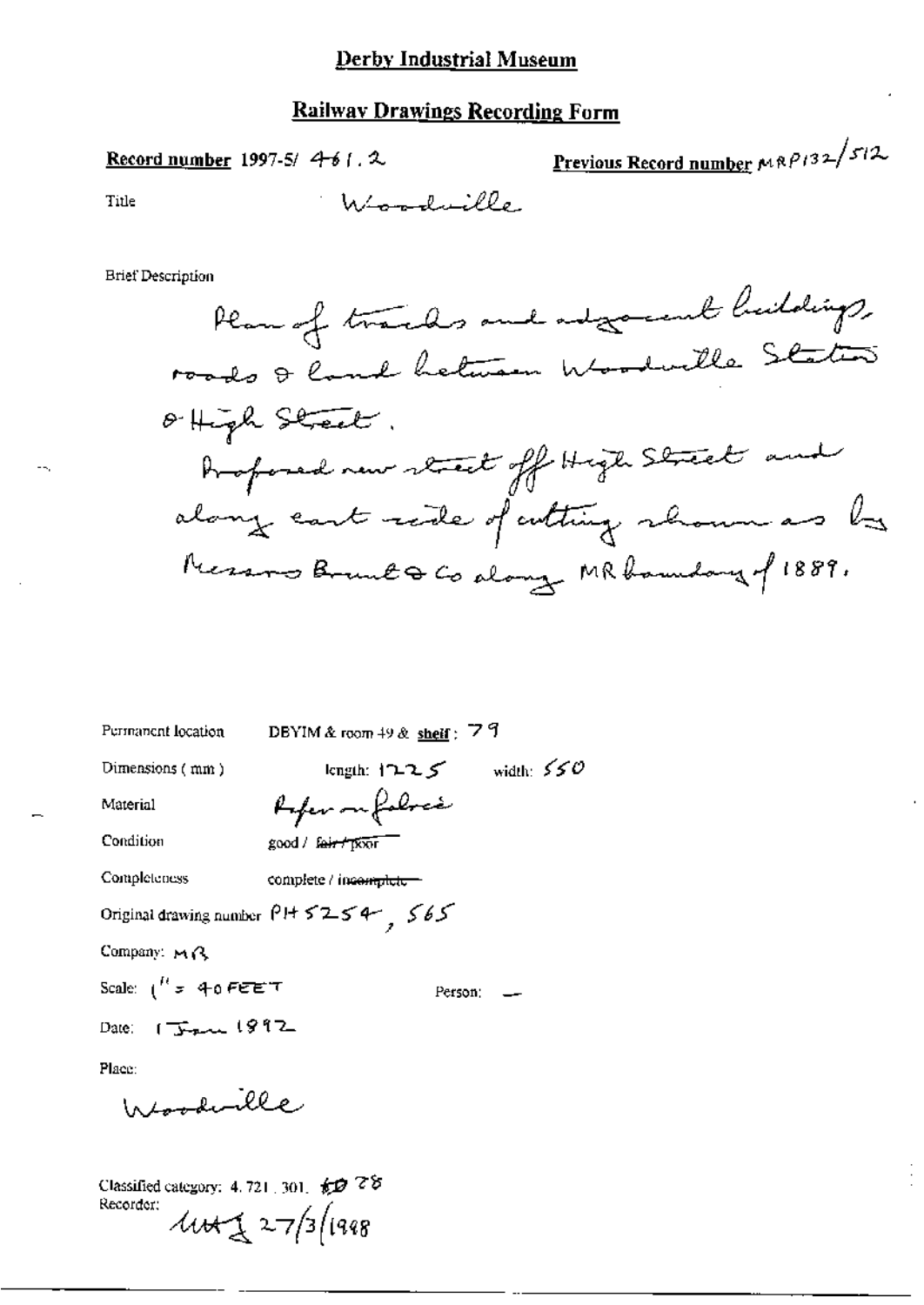### **Railway Drawings Recording Form**

### Record number 1997-5/461.3

Previous Record number  $MRPI32^{f/2}$ 

Title

**Brief Description** 

Plan of tracks and adjournt buildings, roads & hand between Woodville Station offize Street, hand boundaries of MR on eart ride shown for 1880, 1889 and professed eatin land to re-locate profond road.

width:  $490$ 

| Permanent location      | DBYIM & room 49 & shelf: $74$ |
|-------------------------|-------------------------------|
| Dimensions $(mn)$       | length: $70$                  |
| Material                | Haper                         |
| Condition               | $good /$ fair $\tau$ poor     |
| Completeness            | complete / incomplete-        |
| Original drawing number |                               |
| Company: $M$            |                               |
| Scale: $1'' = 40$ FEET  | Person:                       |
| Date: 18 May 1892       |                               |
| Place:                  |                               |
| Woodwille.              |                               |

Classified category: 4, 721, 301, 2007 78 Recorder: 11115, 27/3/1998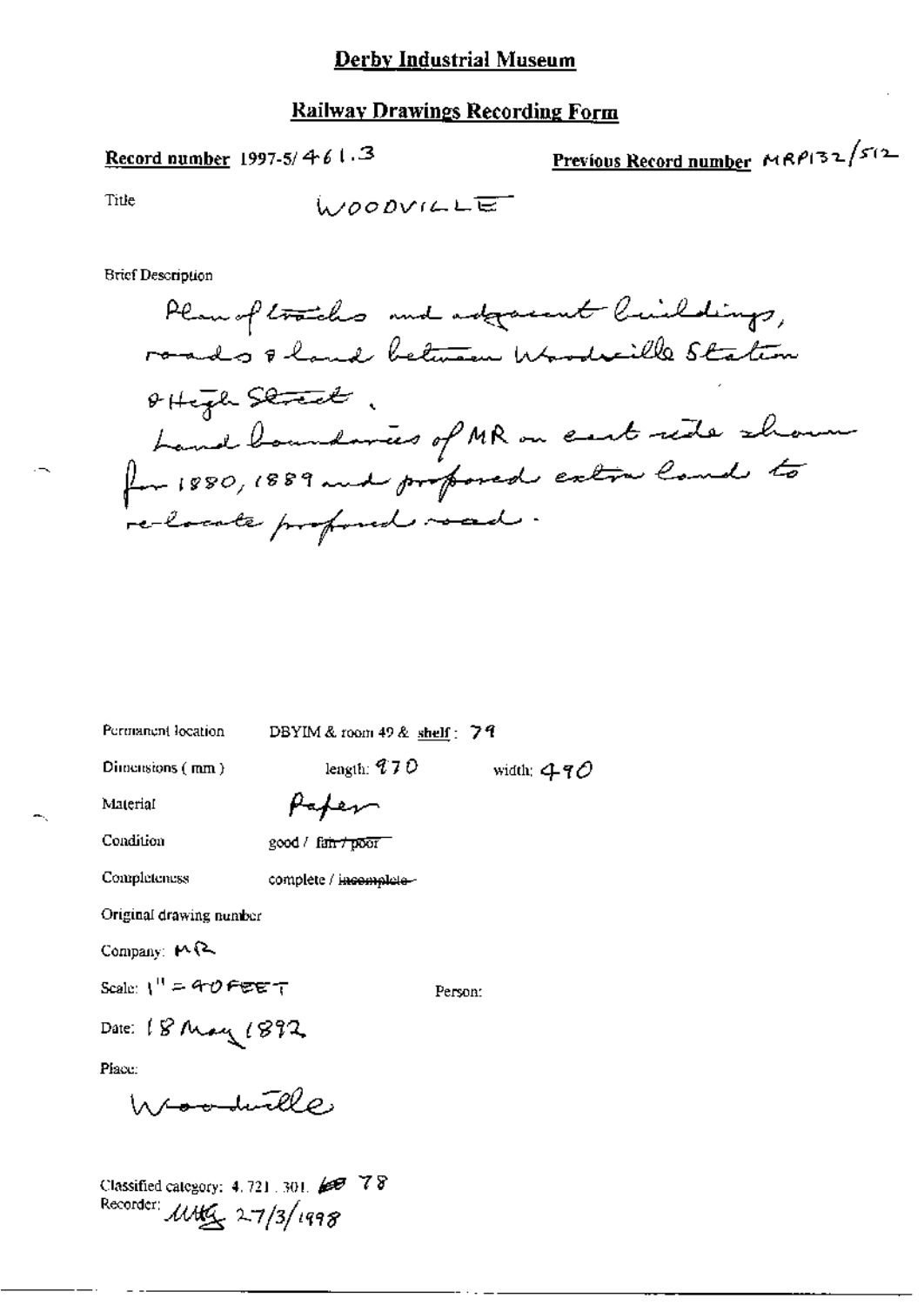Record number 1997-5/ 4-61. 4-

Previous Record number  $\mu$ RP132/512

Title

$$
\textcolor{blue}{\text{blue}}
$$

**Brief Description** 

Permanent location

DBYIM & room 49 & shelf:  $77$ 

Dimensions (mm)

length:  $470$  width:  $450$ 

Material Condition

|  | ≌ood / <del>Γα∔τ≁πο</del> σΓ |
|--|------------------------------|

Peper

Completeness complete / incomplete-

Original drawing number

Company: MR

Scale:  $1'' = 40$  FEET

Person:

Date: 18 JULY 1892

Place:

Woodwille

Classified category: 4, 721, 301,  $\overline{\bullet}$  78<br>Recorder:  $\overline{W}$   $\overline{q}$  27/3/1998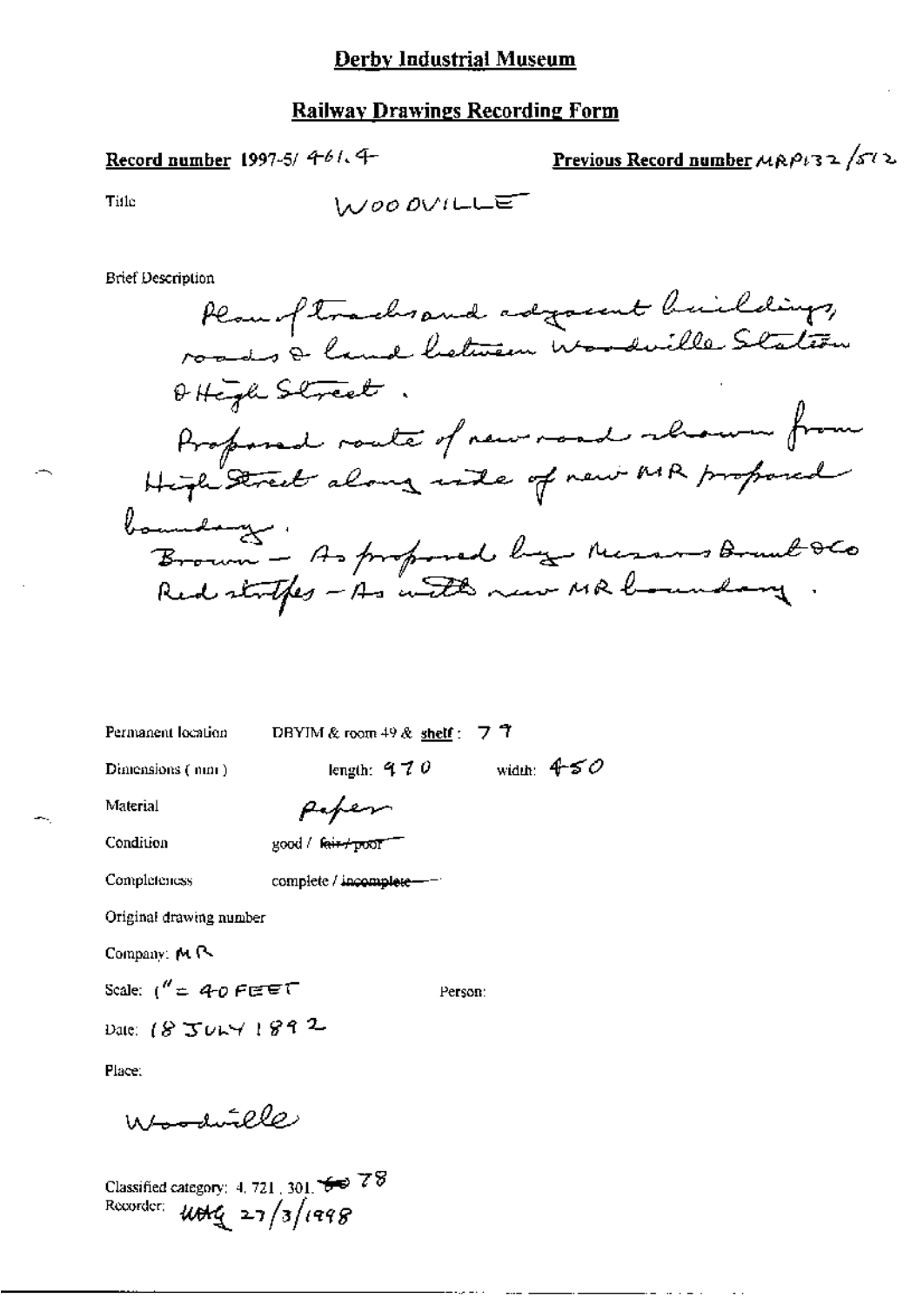### Record number 1997-5/  $4-61.5$

Previous Record number  $MRP$  132/512

Title

WOODVILLE

**Brief Description** 

Plan of tracks and adjournt buildings, roads & land hetween Woodville Station Offight Street. Various MR boundaries howen on Cart ride in red ind.

Permanent location

DBYIM & room  $49$  & shelf: 79

Person:

Dimensions (mm)

length:  $910$ width: 4–3  ${\cal O}$ Paper on folice

Condition

Completeness

Material

good / fairTpoor

complete / incomplete

Original drawing number

Company: MR

Scale,  $1'' = 4 - 0$  Febrary

Date.

Place:

Woodnelle

Classified category:  $4.721$ , 301.  $678$ Recorder: 11000 27/3/1998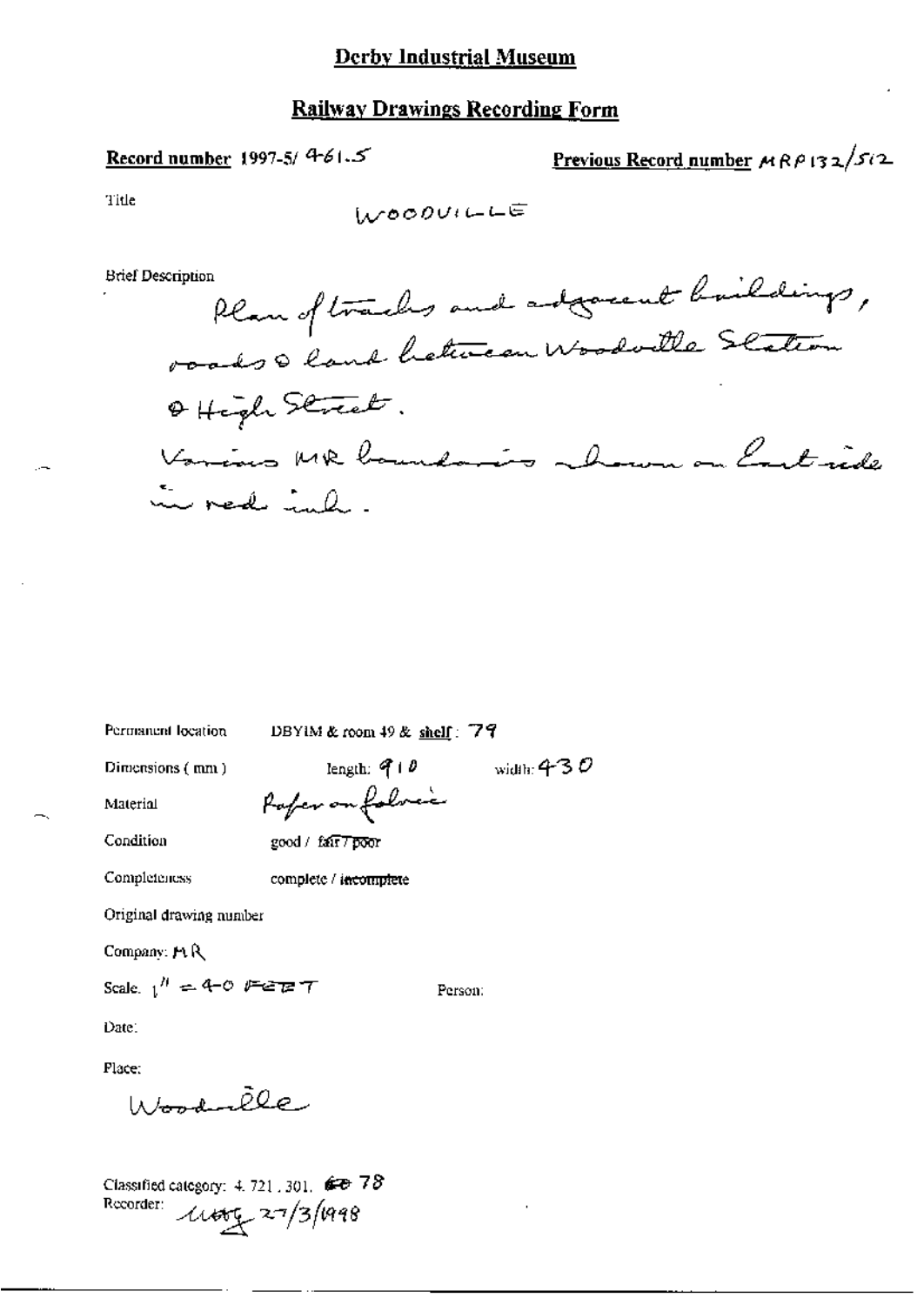## **Railway Drawings Recording Form**

Record number 1997-5/ $605$ 

Previous Record number MRP132/680

Title

ш,

**Brief Description** 

| Permanent location                             | DBYIM & room 49 & shelf $\mathcal{S}$ 7 |
|------------------------------------------------|-----------------------------------------|
| Dimensions (mm)                                | length: $770$ width: $5/5$              |
| Material                                       | Paperon folice                          |
| Condition                                      | good / <del>fair/poo</del> f            |
| Completeness                                   | complete / incomplete                   |
| Original drawing number $SL_{\alpha}E$         | ,335                                    |
| Company: $MR$                                  |                                         |
| Scale: $\binom{y}{1}$ = 2 $\frac{1}{2}$ chains | Person:                                 |
| Date: $187.5$                                  |                                         |
| Place:                                         |                                         |

Swadlingste

Classified category: 4, 721, 301,  $\cancel{\text{SO}}$  78  $\mu$  11/9/1998 Recorder.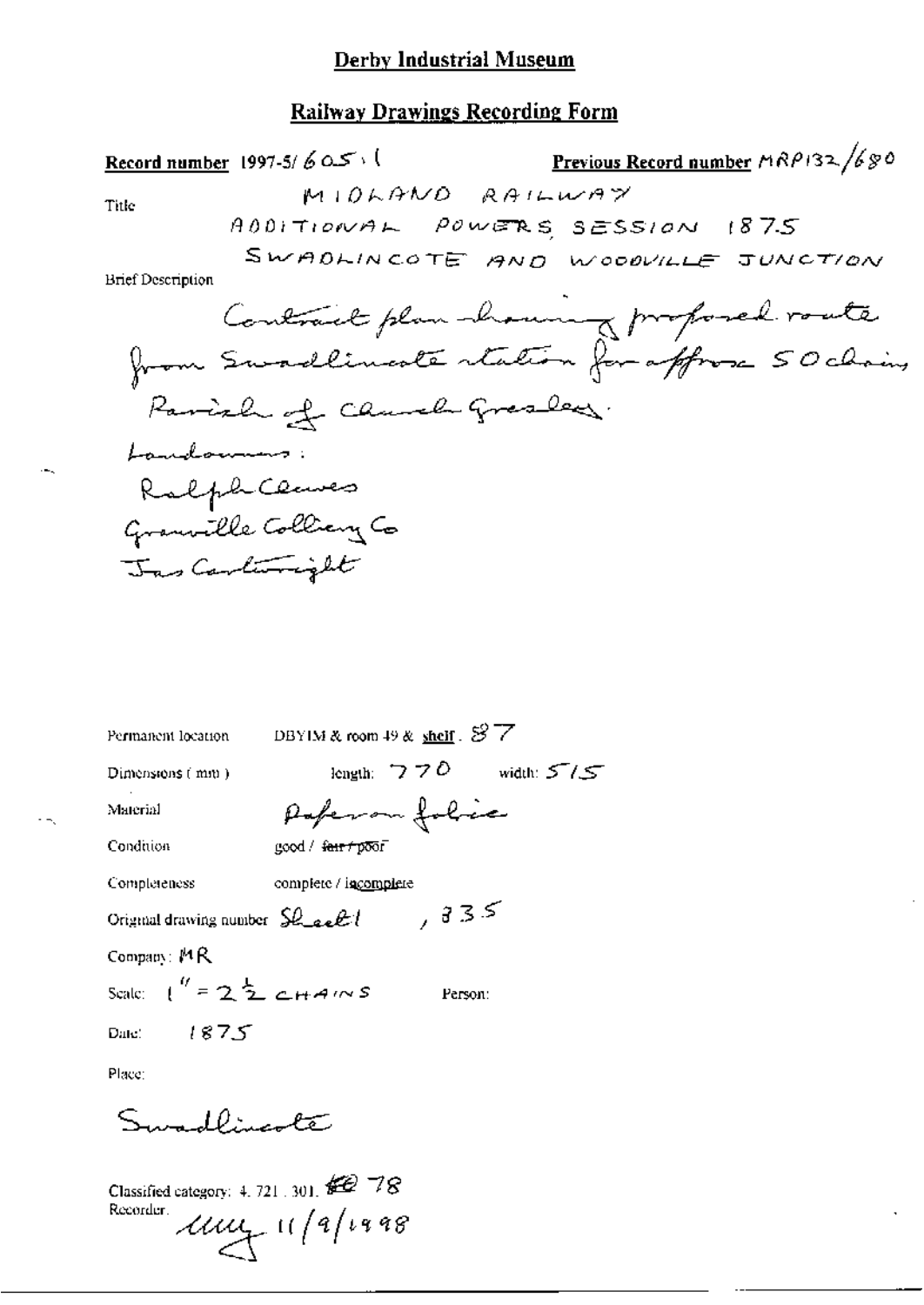Previous Record number MRP132/680 Record number 1997-5/  $605.2$ COUNTY OF LEICESTER Tide

**Brief Description** 

. .

Woodwille

Classified category: 4, 721, 301,  $\bigoplus$  78<br>Recorder:  $\bigcup_{\mathcal{U}}\bigcup_{\mathcal{U}}$  11/9/1998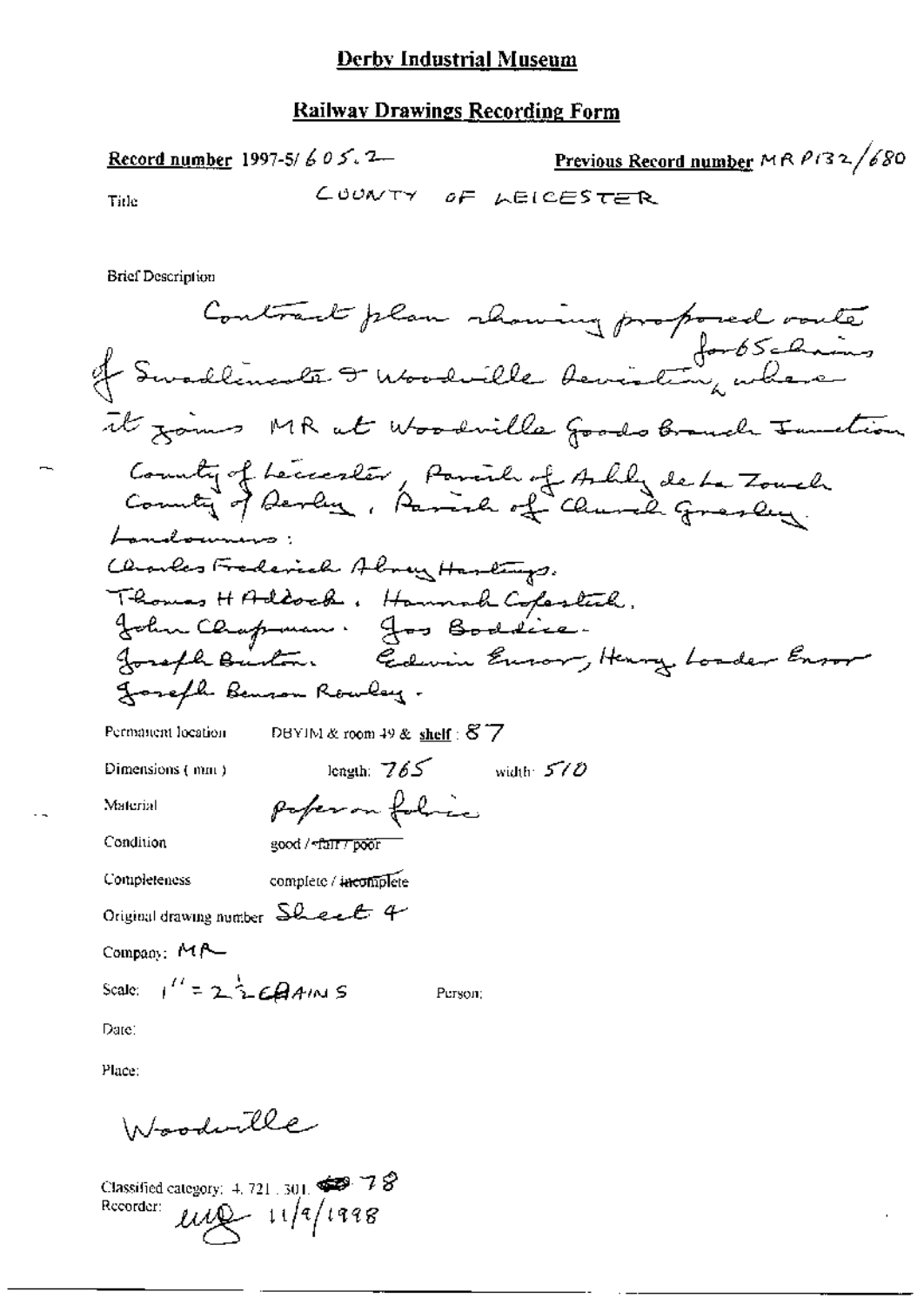## **Railway Drawings Recording Form**

Previous Record number HRP13 2/83/ Record number 1997-5/74-5.1 SWADLINCOTE HO WOODVILLE **BRANCHES** Title

**Brief Description** 



DBYIM & room  $49$  & shelf:  $96$ Permanent location length: 980 width: 555 Dimensions (mm) Fraccing folice Material good / fair / poor Condition complete / incomplete Completeness Original drawing number  $314\sqrt{5413}$ ,  $557$ Company: M R

Scale:

Person:

Date:  $180 - 1882$ 

Place:

Swadlineste / Woodville

Classified category:  $4.721.301.$  7 Recorder:  $\mu$ uy 19/5/1999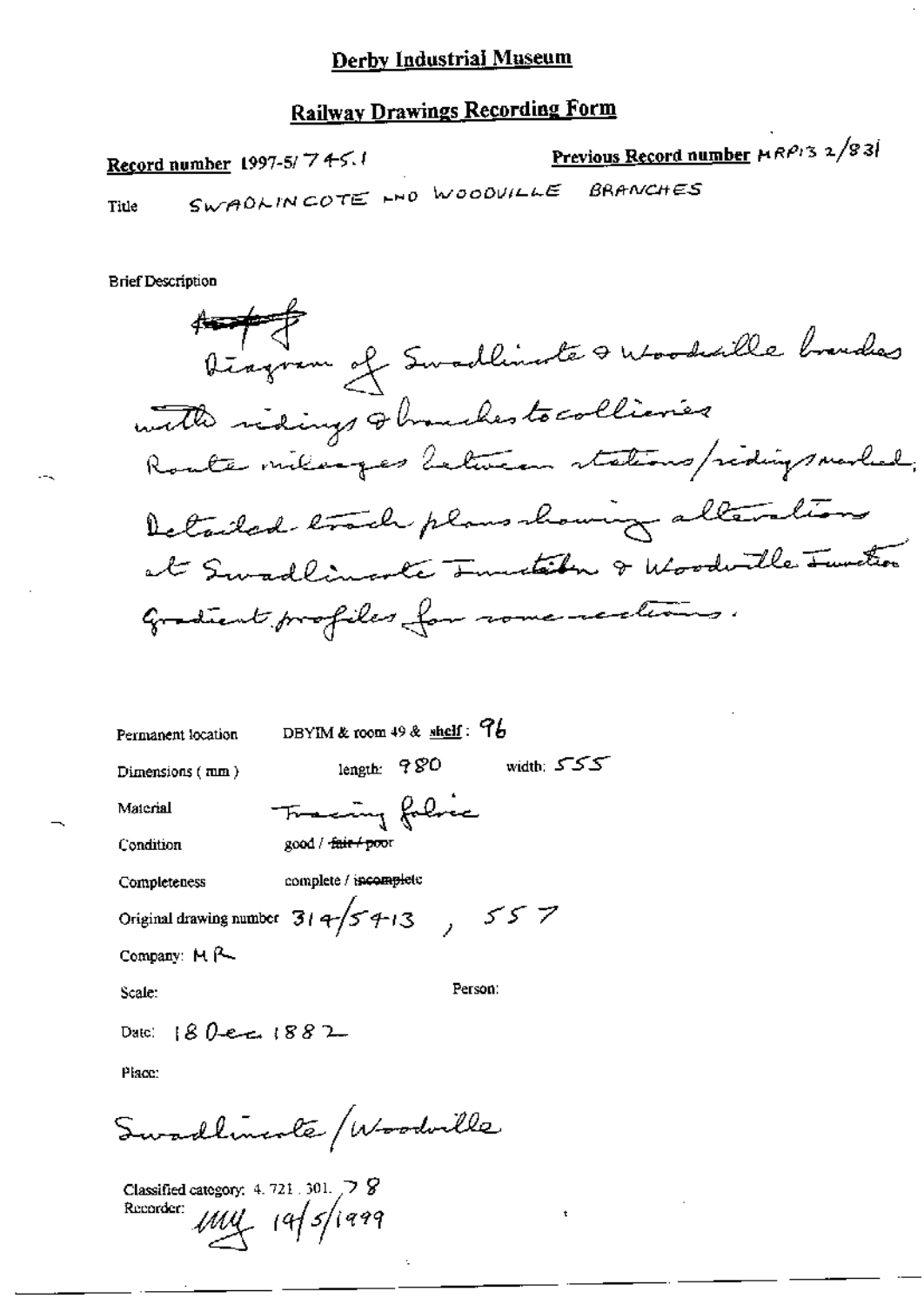## **Railway Drawings Recording Form**

Previous Record number ~ R P 132/831 Record number 1997-5/ 745.2 SWADLINCOTE AND WOODVILLE BRANCHE Title

**Brief Description** 

Plan showing profoned into for station on Woodwille Branch south of Woodwille goods Innation. betall plan of track largement at retation

Permanent location

DBYIM & room 49 & shelf:  $96$ 

Tracing folice

Dimensions (mm)

length:  $770$  width:  $525$ 

Material

Condition good / fair / poor

complete / incomplete Completeness

Original drawing number  $314/54/3$ 

Company: MA

Scale:

Person:

Date: 10 Quel 1883

Place:

Whomdielle

Classified category: 4. 721, 301, 78 Recorder:

 $\mu$ cog 14/5/1889